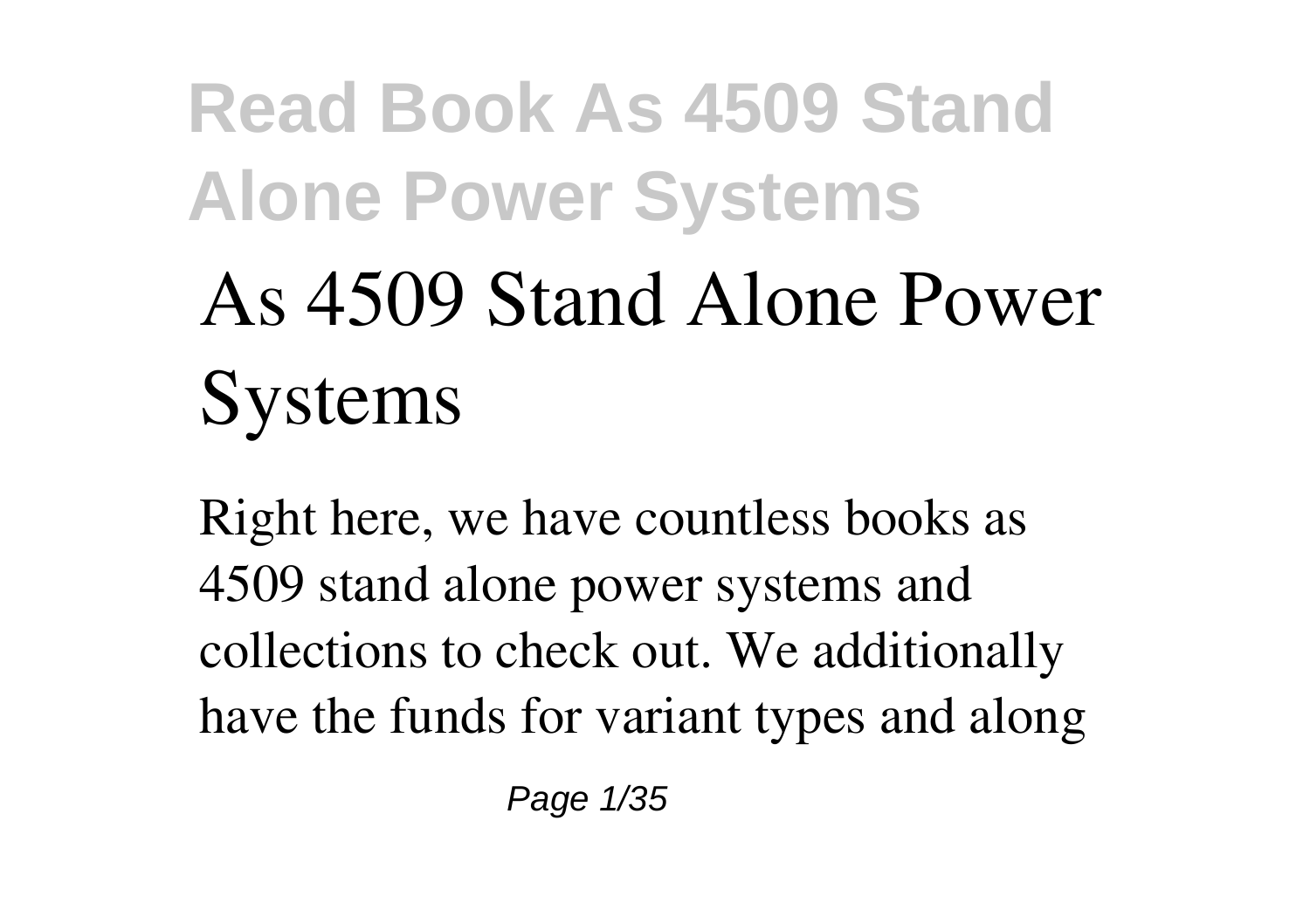with type of the books to browse. The suitable book, fiction, history, novel, scientific research, as with ease as various new sorts of books are readily reachable here.

As this as 4509 stand alone power systems, it ends stirring monster one of the Page 2/35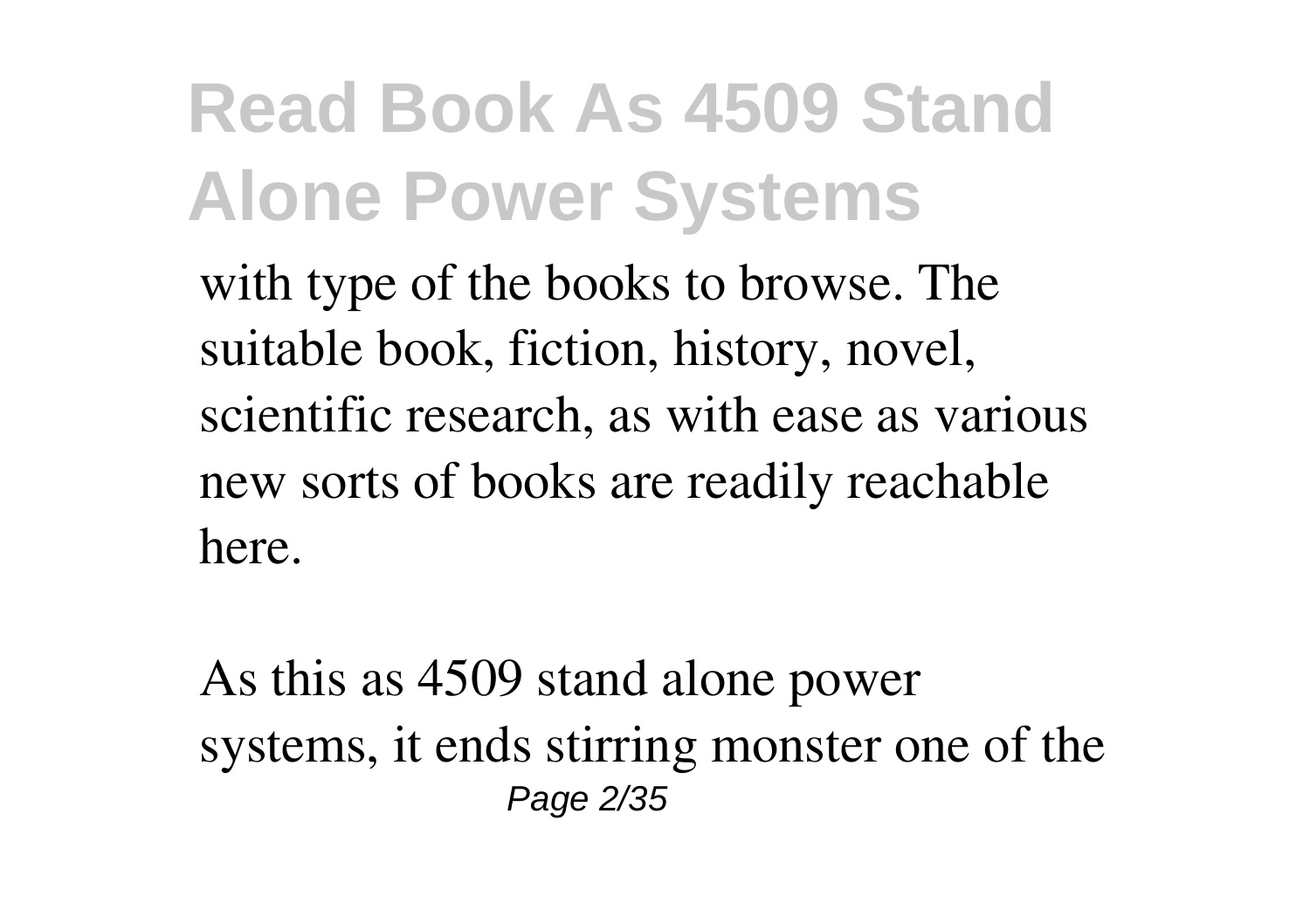favored books as 4509 stand alone power systems collections that we have. This is why you remain in the best website to look the amazing ebook to have.

Standalone Sci-Fi \u0026 Fantasy Books All Time Favorite Standalone Books! **My All-Time Favourite Stand-Alone Books.** Page 3/35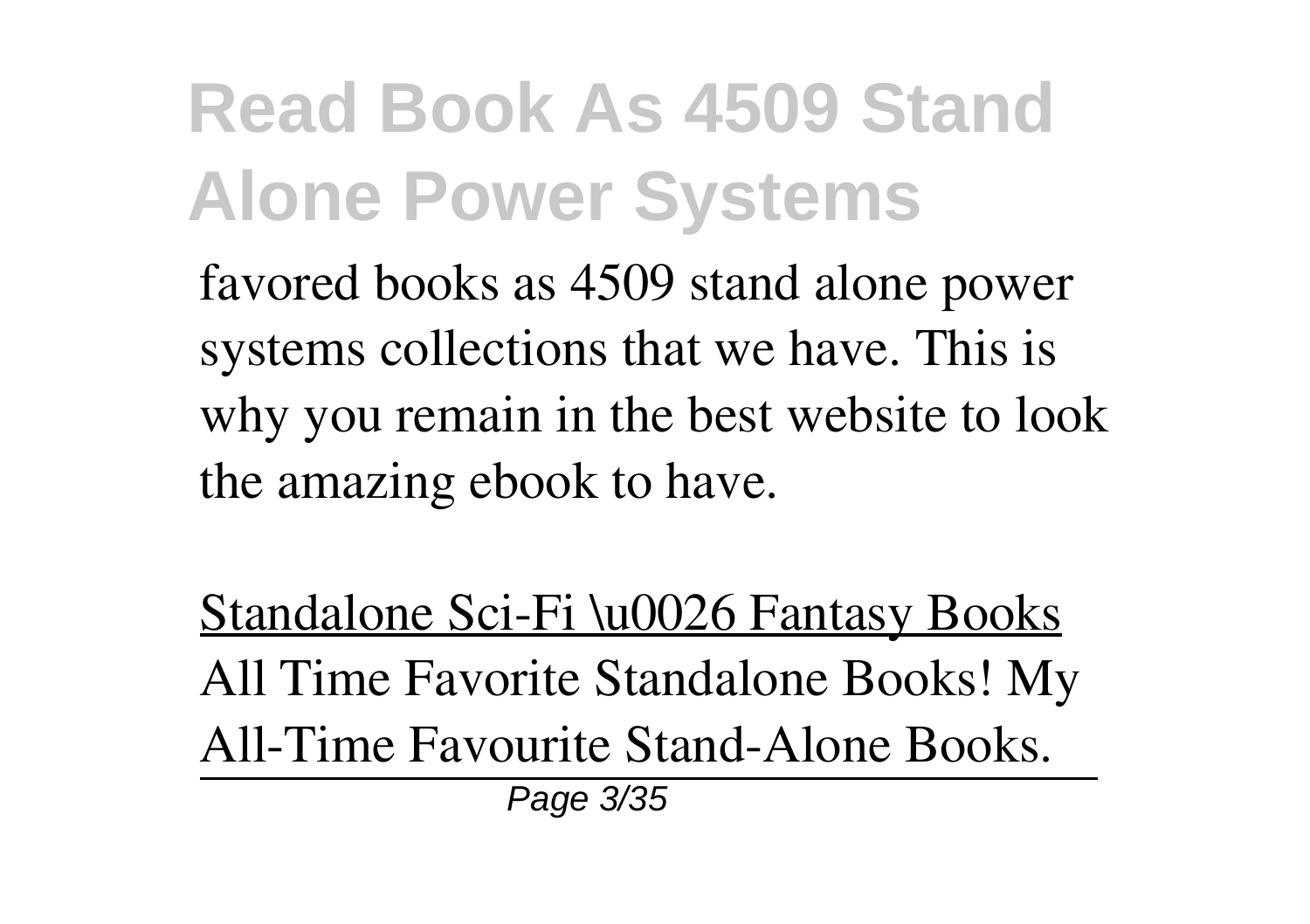**Read Book As 4509 Stand Alone Power Systems** STANDALONE BOOKS I WANT TO READ IN 2020**Favourite Stand Alone Books of All Time!** *Standalone Fantasy Book Recommendations 5 UNDERAPPRECIATED STAND-ALONE BOOKS* The Best Standalone Music Production Hardware Under \$50 Best Standalone Books to Read II Page 4/35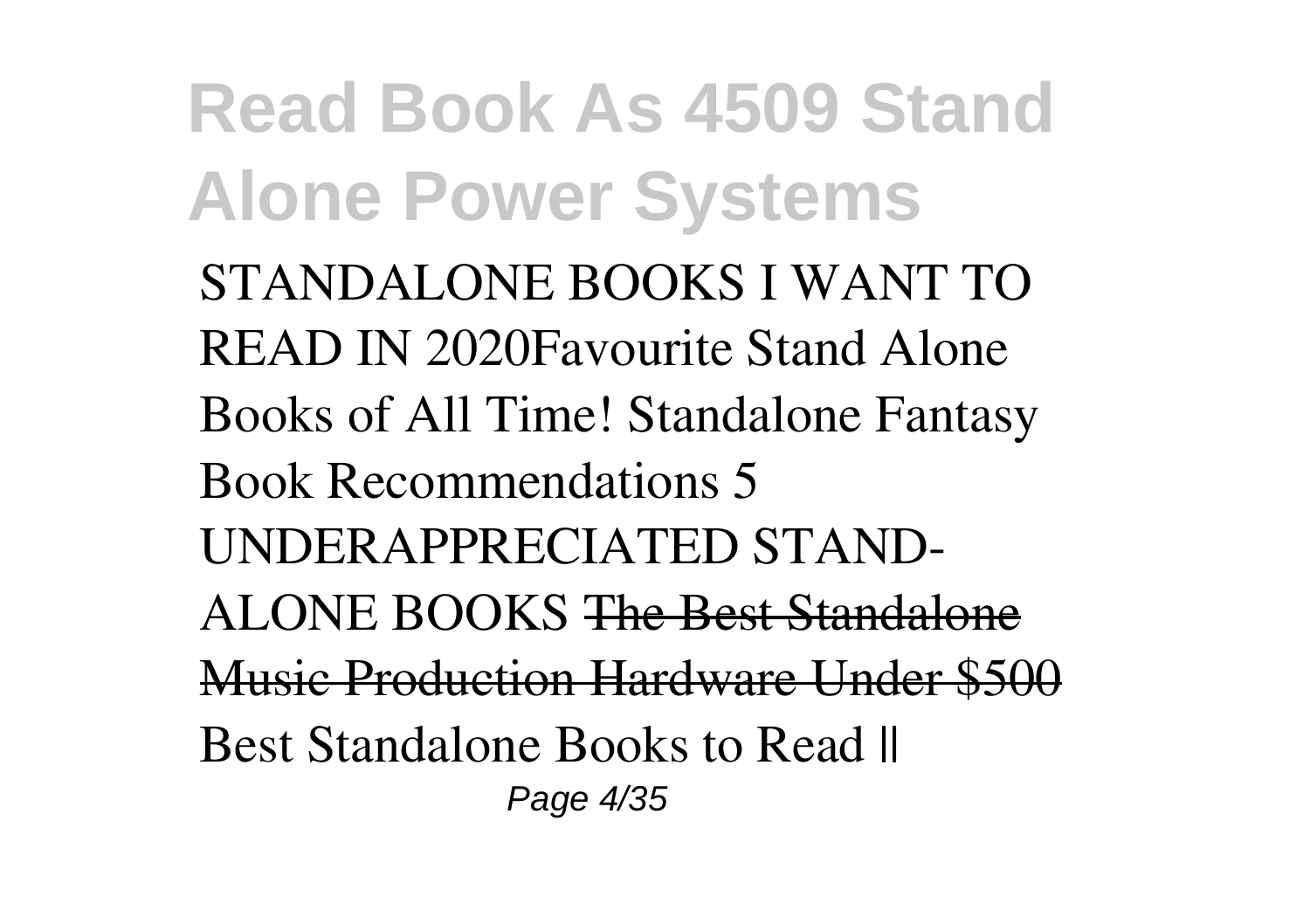Underrated Recommendations 2020 **THE POWER OF NOW BEST SELF- HELP BOOK FULL AUDIOBOOK 2021** ALL TIME FAVORITE STANDALONES. My Favorite Standalones **5 BEST WAYS to Make Passive Income with NO MONEY** Get Paid To Click On Ads (\$2 Per Click) Make Money Online for FR Page 5/35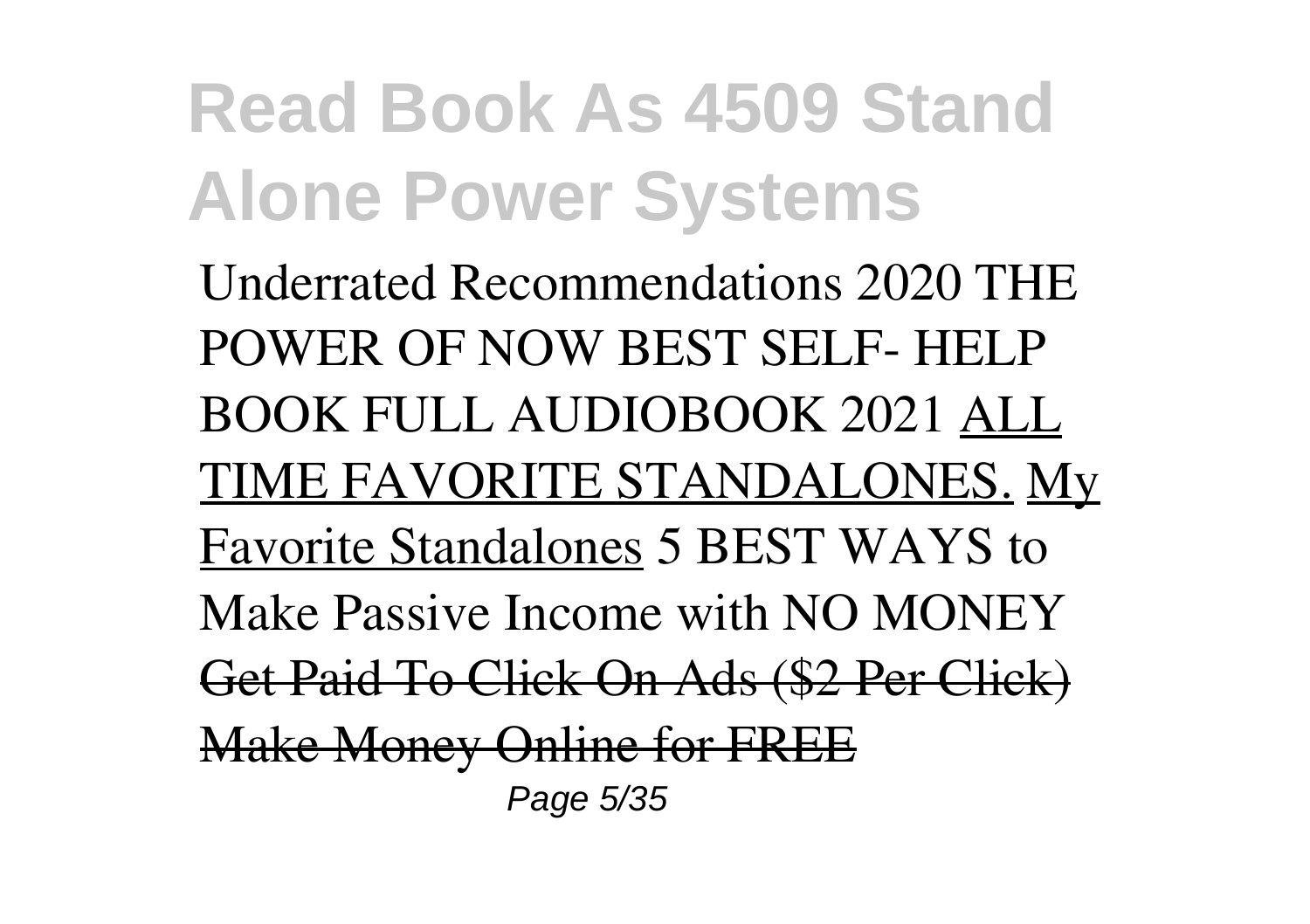**Read Book As 4509 Stand Alone Power Systems** Worldwide! ALL TIME FAVE YA STANDALONES | 2019 #233 How to find Equivalent or Substitute of MOSFET or Transistor / SCR / IGBT *A Giant Classic Book Haul* BEST YA STAND ALONES | Recommended Reads *How 'The Power of Now' Changed My Life* My Favorite SHORT Fantasy Books! Page 6/35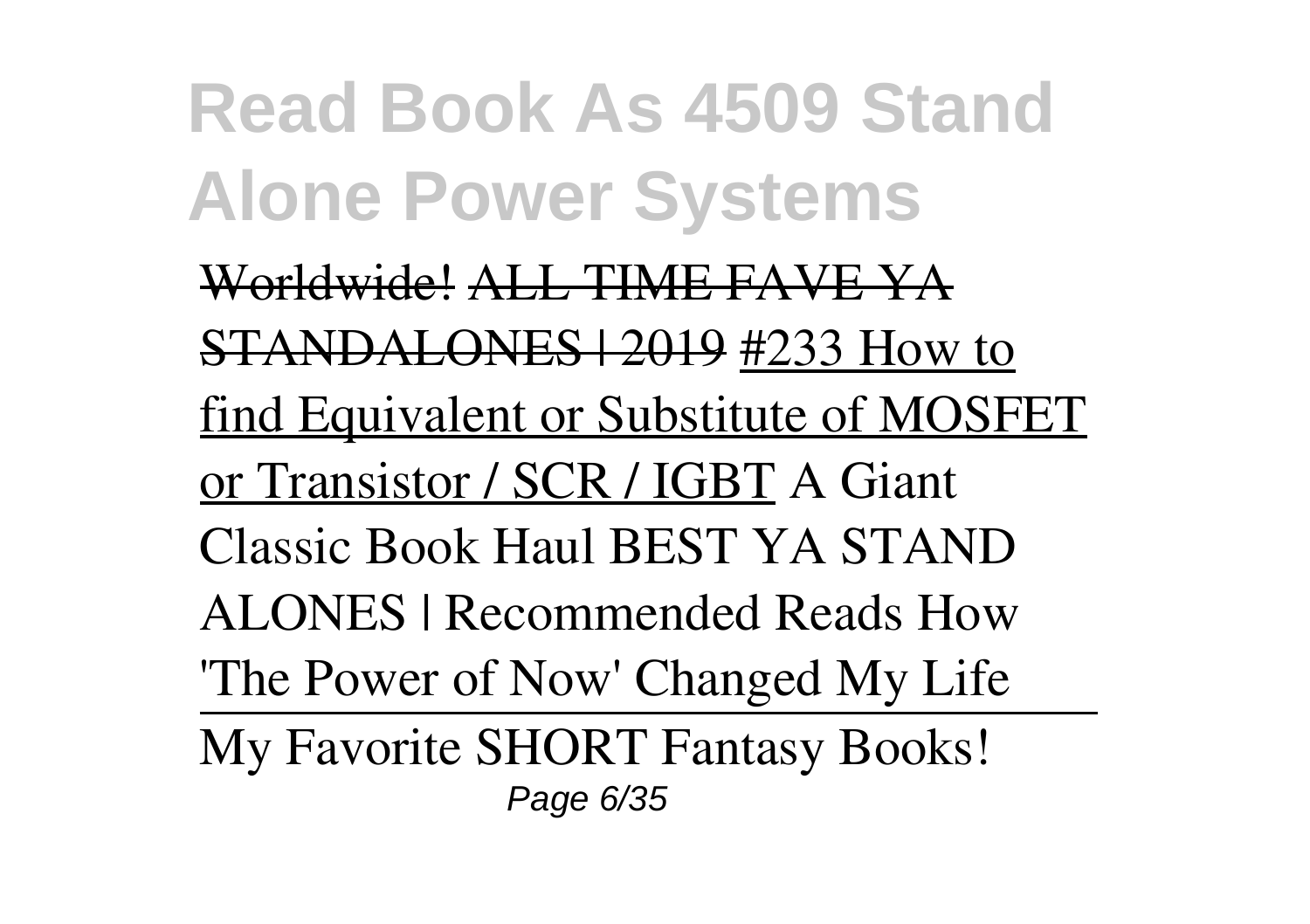**Read Book As 4509 Stand Alone Power Systems** (Fantasy Recs Under 400 Pages!)MY FAVORITE FANTASY BOOKS!! Books That Made Me Cry || CRY WORTHY BOOKS RECOMMENDATIONS 2019 FAVORITE STANDALONE BOOKS OF ALL TIME **Top 10 Standalone Books** Favorite Standalones Some of my Favorite Stand Alone Books **Why I'm Never** Page 7/35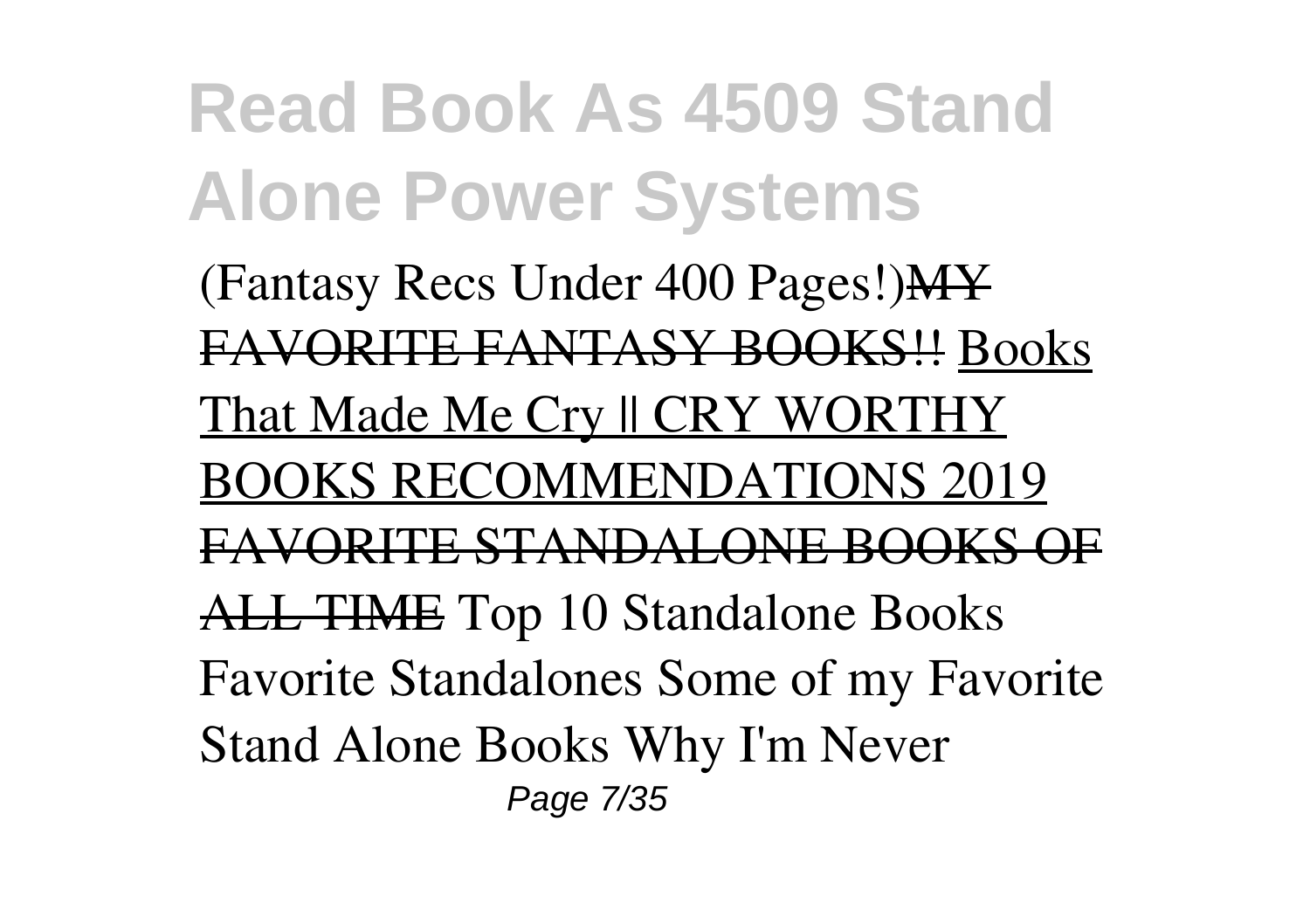**Buying an Arduino Again: The Wio Terminal How To Make Passive Income In 2020 | Make LEGIT Money Online In 2020** An Iron Will (FULL Audiobook) *#39 How to find Equivalent or Substitute of MOSFET or Transistor / SCR / IGBT Urdu / Hindi* As 4509 Stand Alone Power AS / NZS 4509.1:2009 (R2017) Stand-Page 8/35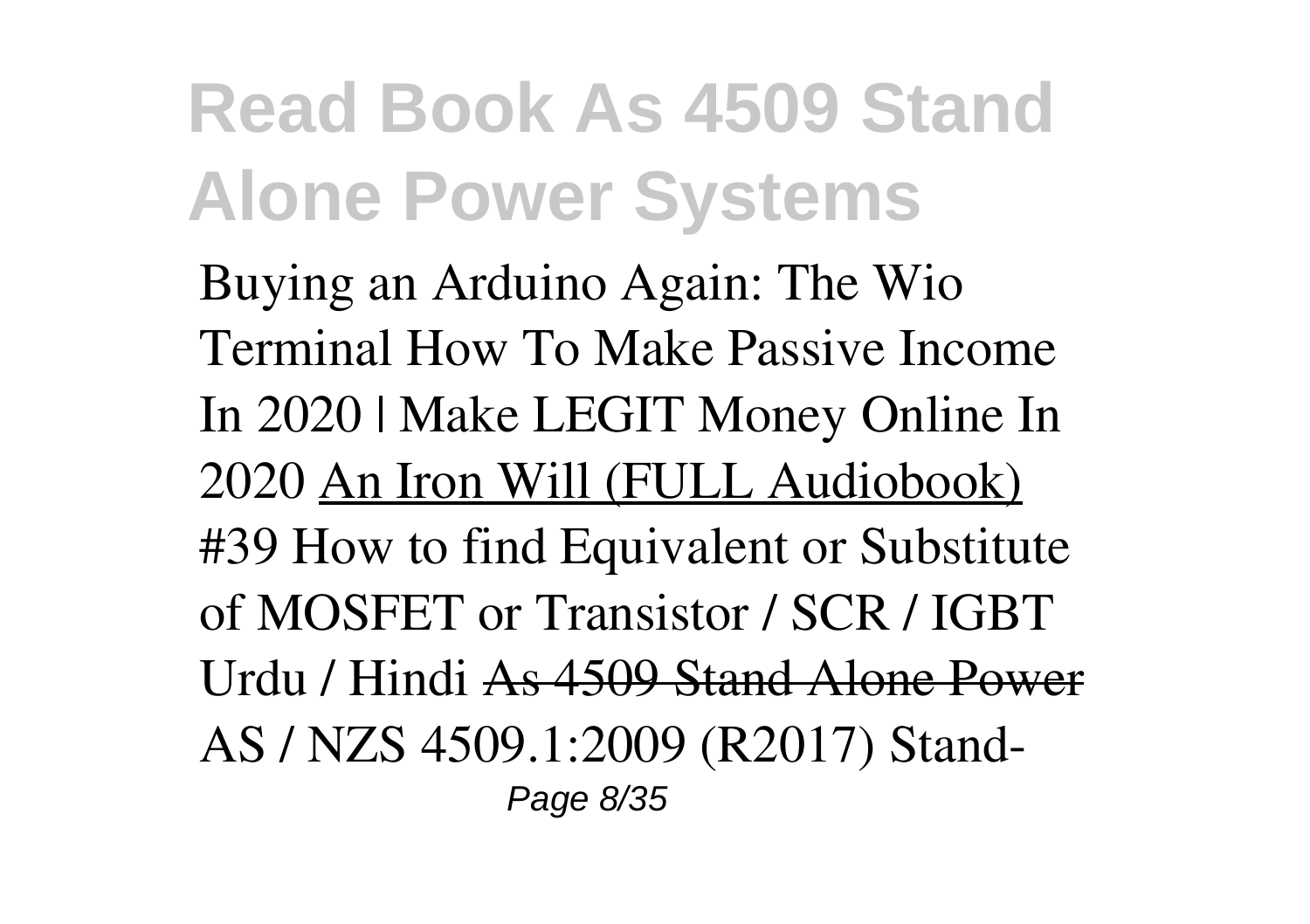Alone Power Systems - Safety and Installation (Opens in new window) Act(s) name. Electricity Act 1945 Western Australia . Regulation(s) name. Electricity (Licensing) Regulations 1991 Western Australia . Administering agency. Department of Mines, Industry Regulation and Safety ...

Page 9/35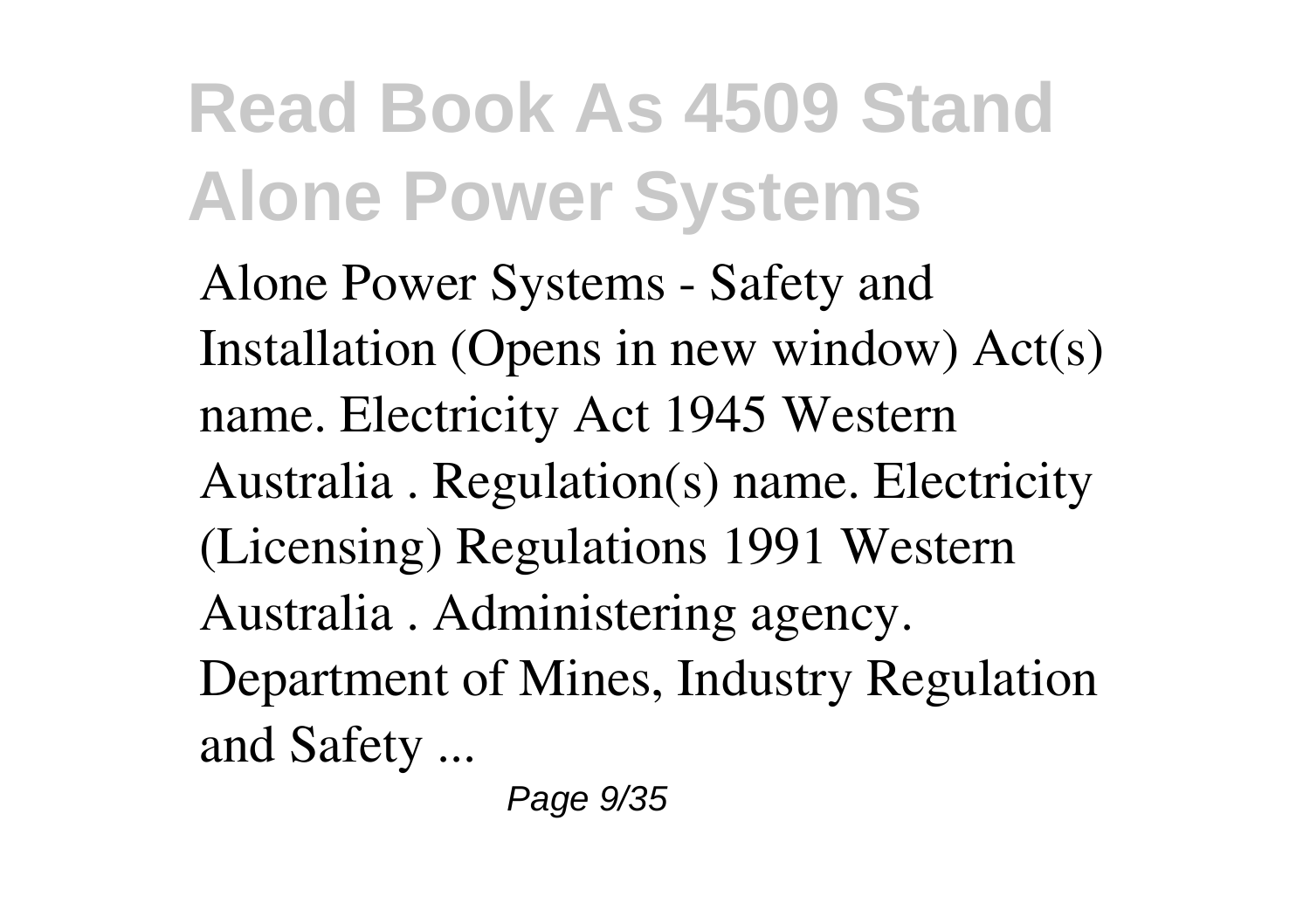AS / NZS 4509.1:2009 (R2017) Stand-Alone Power Systems ... AS/NZS 4509.1:2009 (R2016) Standalone power systems - Part 1: Safety and installation. Description. This Standard specifies essential safety and installation requirements for stand-alone power Page 10/35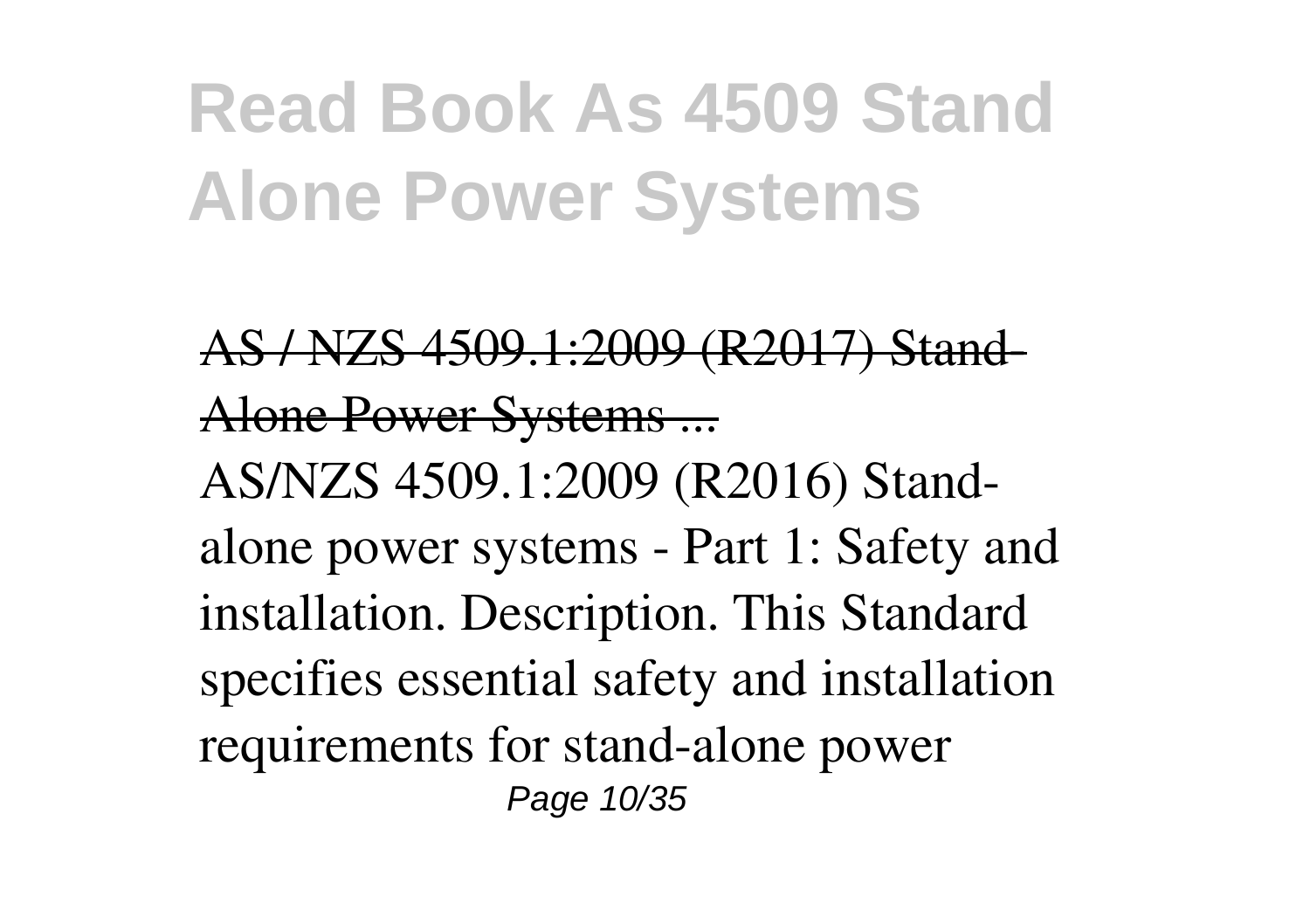systems used for the supply of extra-low (ELV) and low voltage (LV) electric power. View on Information Provider website.

AS/NZS 4509.1:2009 (R2016) St alone power systems ... AS 4509.11 1999 4 STANDARDS Page 11/35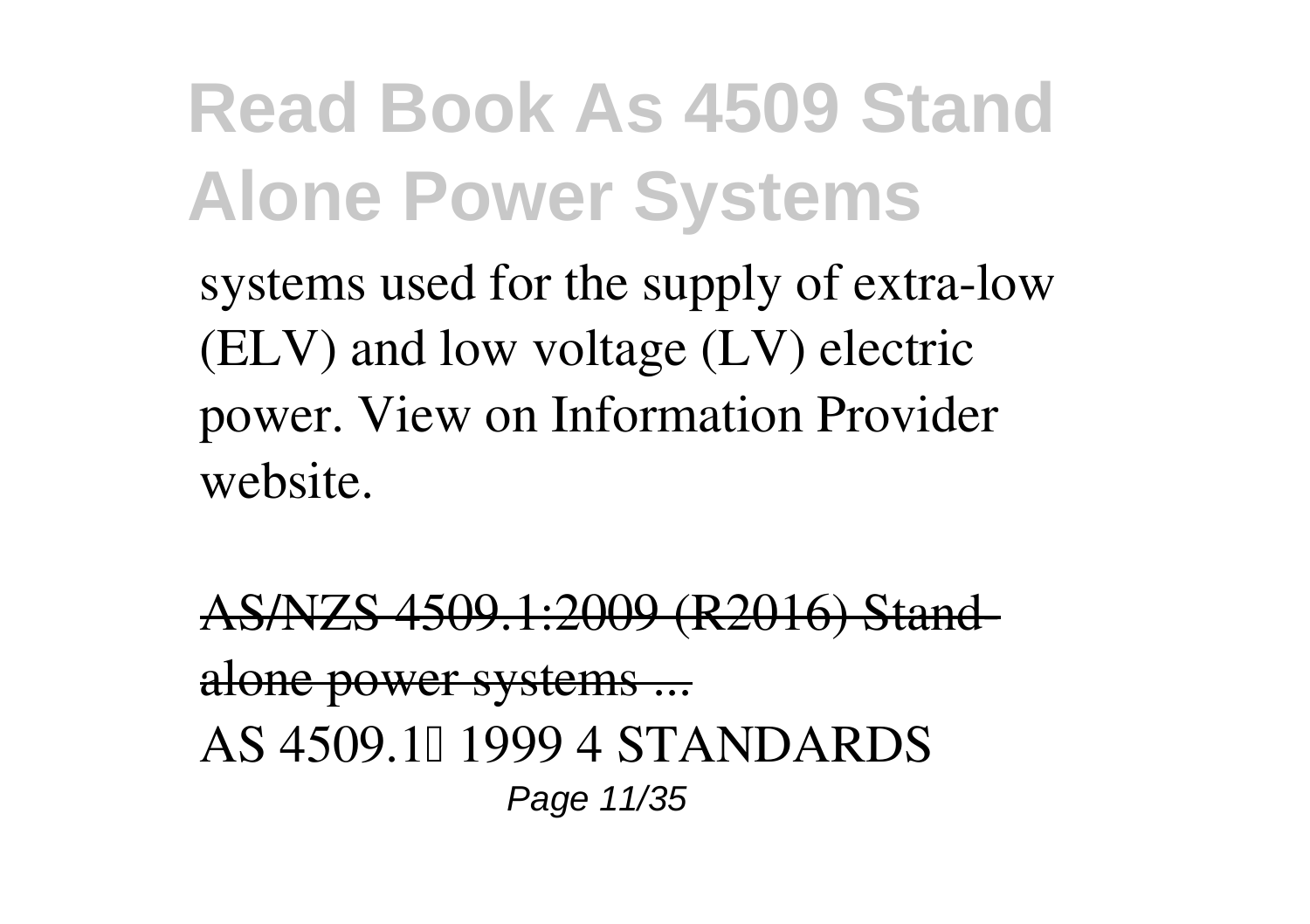AUSTRALIA Australian Standard Standalone power systems Part 1: Safety requirements SECTION 1 SCOPE AND GENERAL 1.1 SCOPE This Standard sets out safety requirements for stand-alone power systems used for the supply of extralow and low voltage electric power to a single residence or a

Page 12/35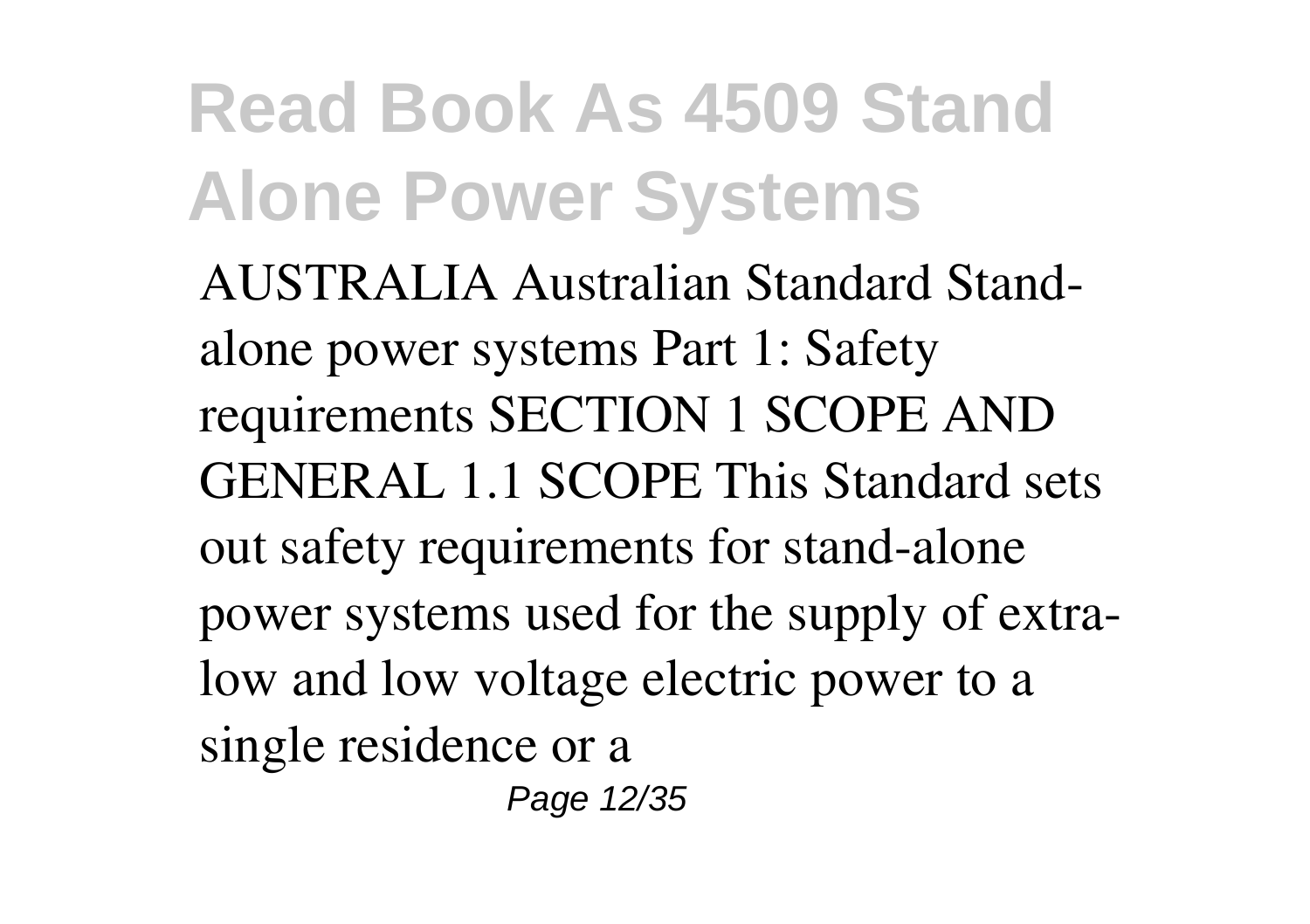AS 4509.1-1999 Stand-alone power systems Safety requirements AS-NZS 4509-2: Stand-alone power systems - Part 2: System design. In order to promote public education and public safety, equal justice for all, a better informed citizenry, the rule of law, world Page 13/35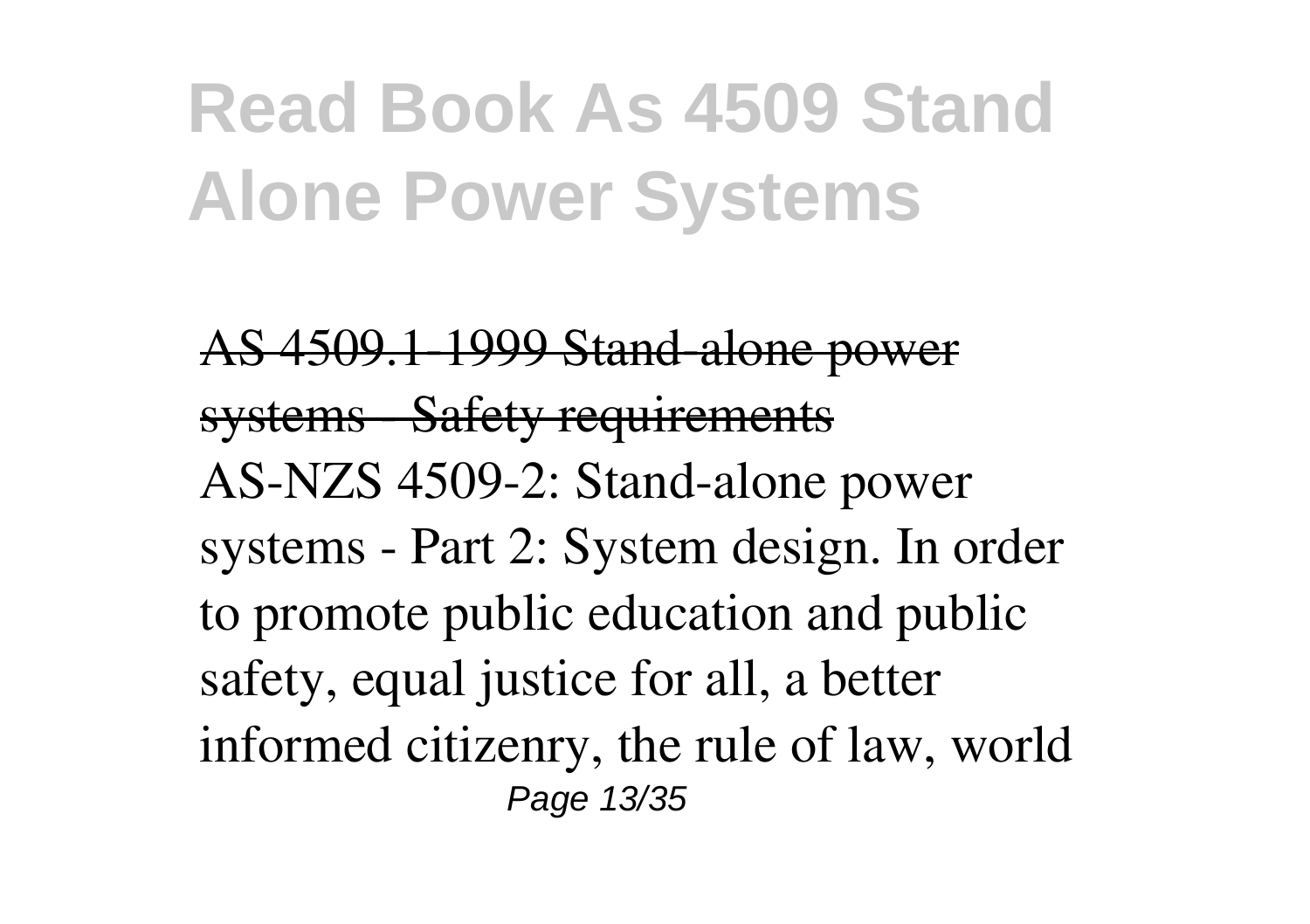trade and world peace, this legal document is hereby made available on a noncommercial basis, as it is the right of all humans to know and speak the laws that govern them.

 $7S$ - $4500$   $2.$  Stand-alone po systems - Part 2: System Page 14/35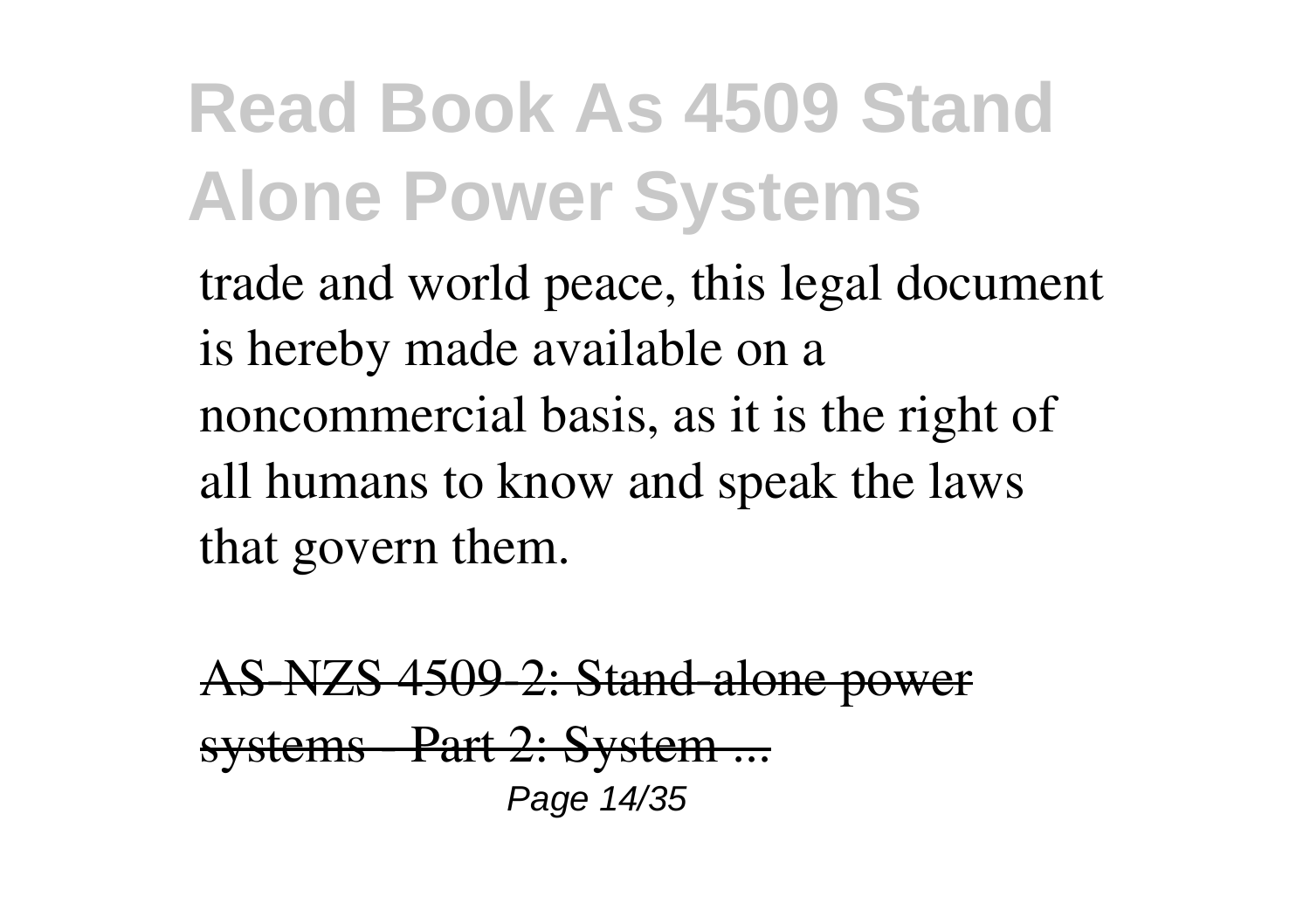AS/NZS 4509.1:2009 : Stand-alone power systems Safety and installation: AS/NZS 4536:1999 : Life cycle costing - An application guide (Reconfirmed 2014) AS 1170.4-2007 : Structural design actions Earthquake actions in Australia: AS/NZS 1044:1995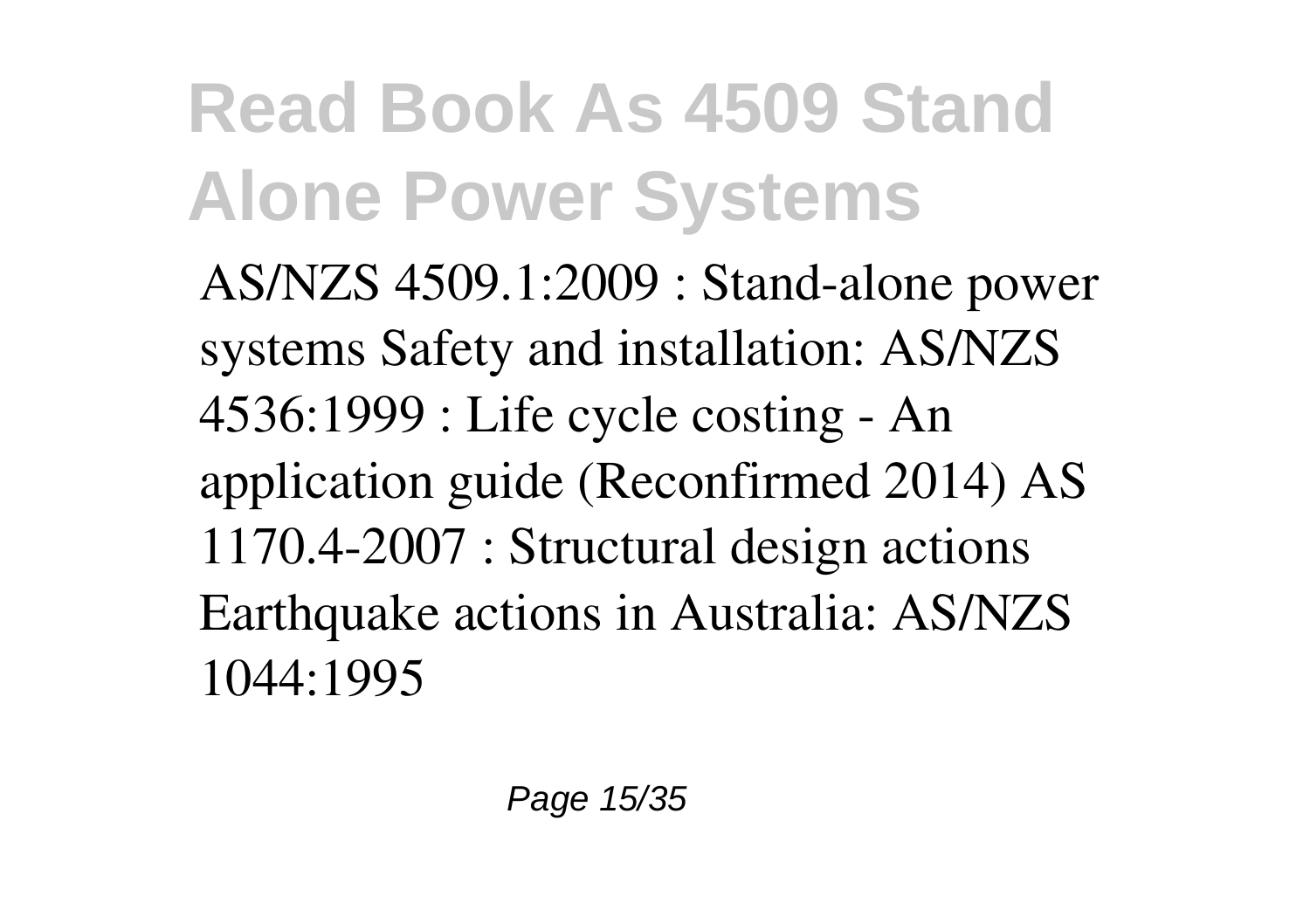- ZS 4509.2:2010 (R2017) Stand alone power systems ... AS 4509.2-2002 : Stand-alone power systems System design guidelines: Standards Referencing This Book - (Show
- below) (Hide below) AS/NZS 3010:2017
- : Electrical installations Generating sets:
- AS/NZS 5033:2012 : Installation and

Page 16/35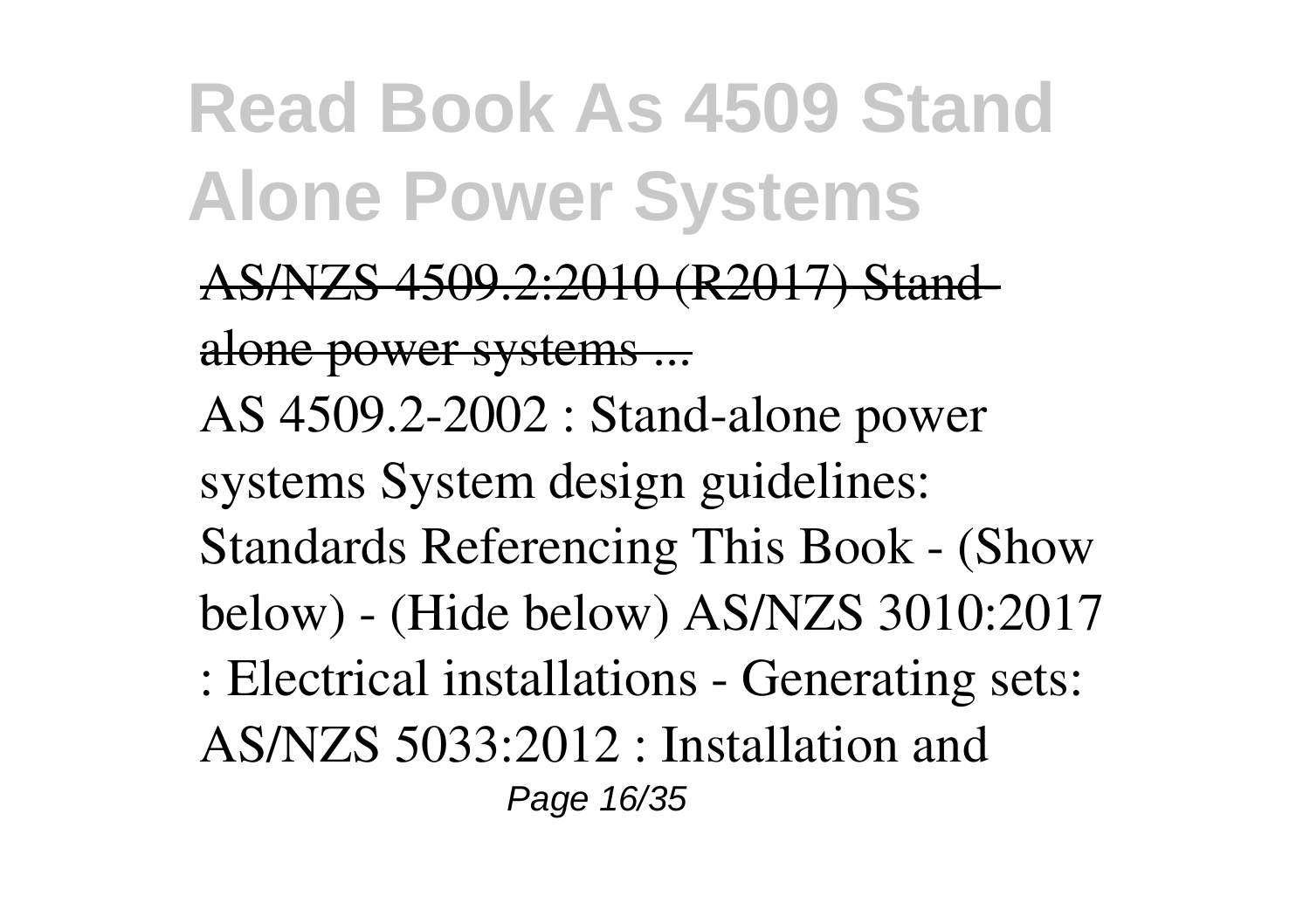safety requirements for photovoltaic (PV) arrays: AS/NZS 5139:2019 ...

AS/NZS 4509.1:2009 Stand-alone power systems Safety and ... AS 4509.2 Stand-alone power systems - Part 2: System design guidelines; AS 1170.4 Structural design actions - Part 4: Page 17/35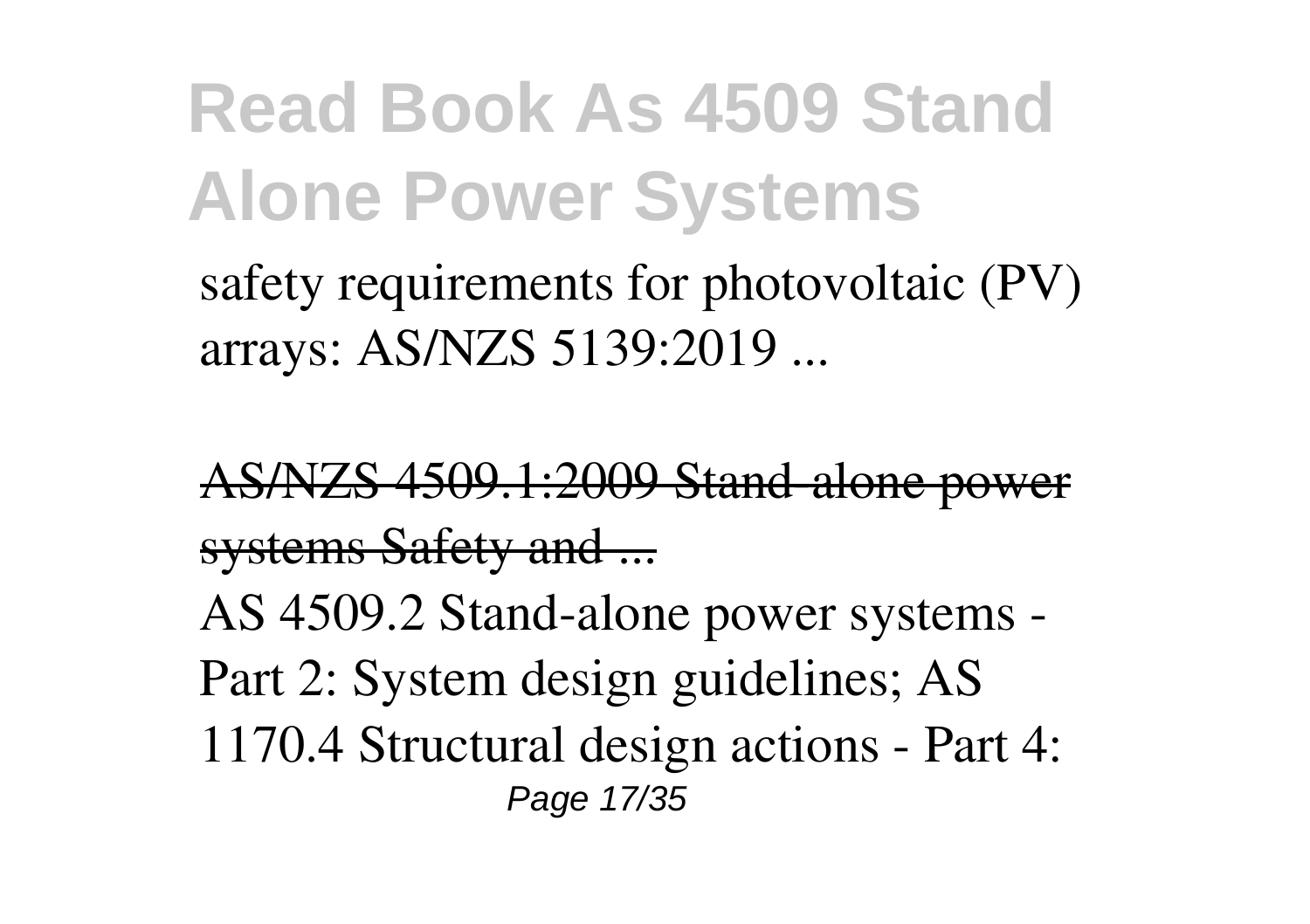Earthquake actions in Australia; AS 60038 Standard voltages; AS 1940 The storage and handling of flammable and combustible liquids

Standards New Zealand :: Stand-alone

power systems ... AS / NZS 4509.1:2009 Stand-alone Power Page 18/35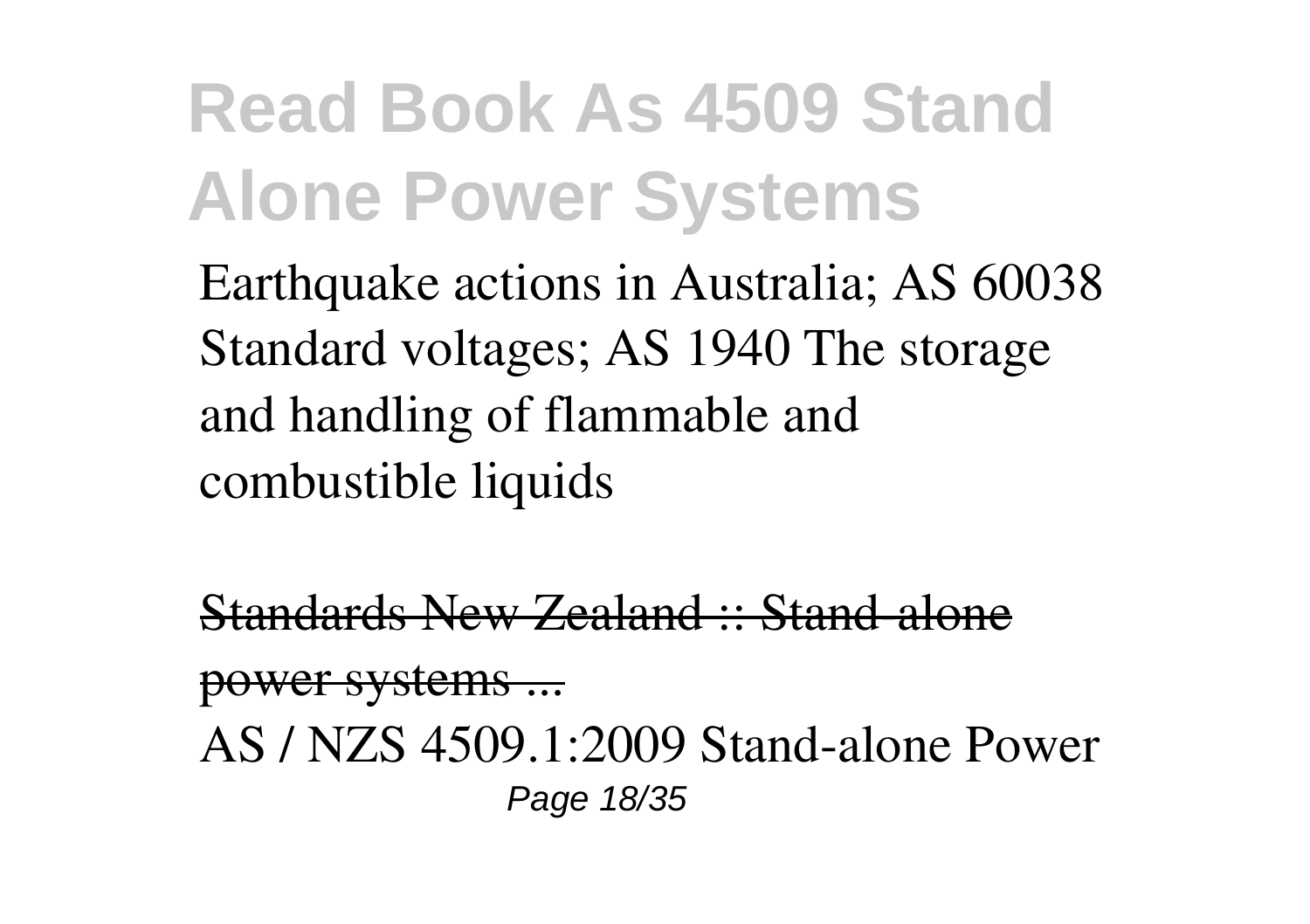Systems - Safety and Installation (Opens in new window) Comply: All: AS 4086.2:1997 Secondary Batteries for Use with Stand-alone Power Systems - Installation and Maintenance (Opens in new window) Comply: All: AS / NZS 1170.2:2011 Structural Design Actions - Wind Actions (Opens in new window) Page 19/35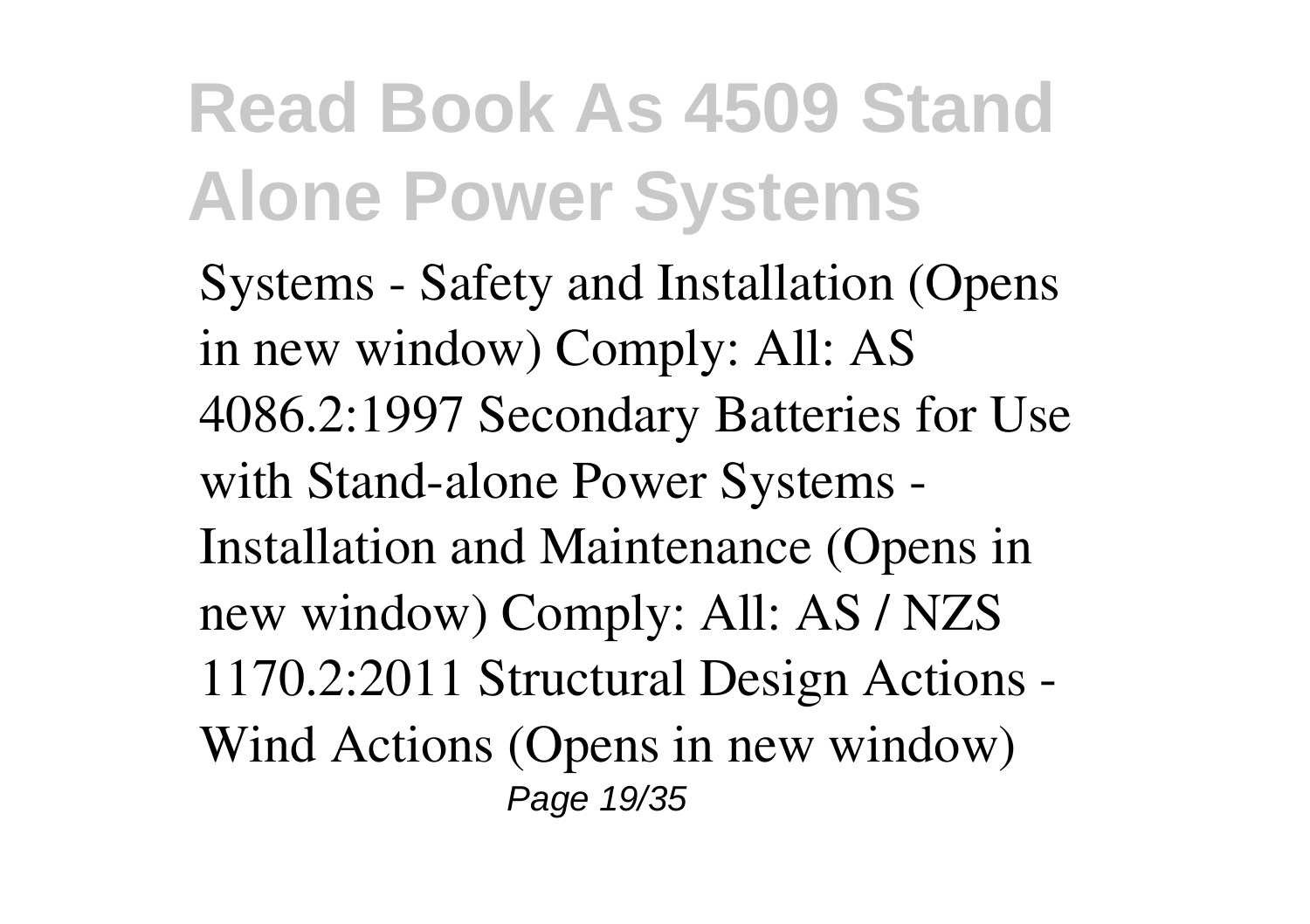#### **Read Book As 4509 Stand Alone Power Systems** Comply: All

Solar (Photovoltaic) Systems Standards  $AC$  Austral

Guidance from AS/NZS 4509.2 Stand Alone Power Systems part 2 -System Design Days of autonomy The first version of AS/NZS 4509.2, released in Page 20/35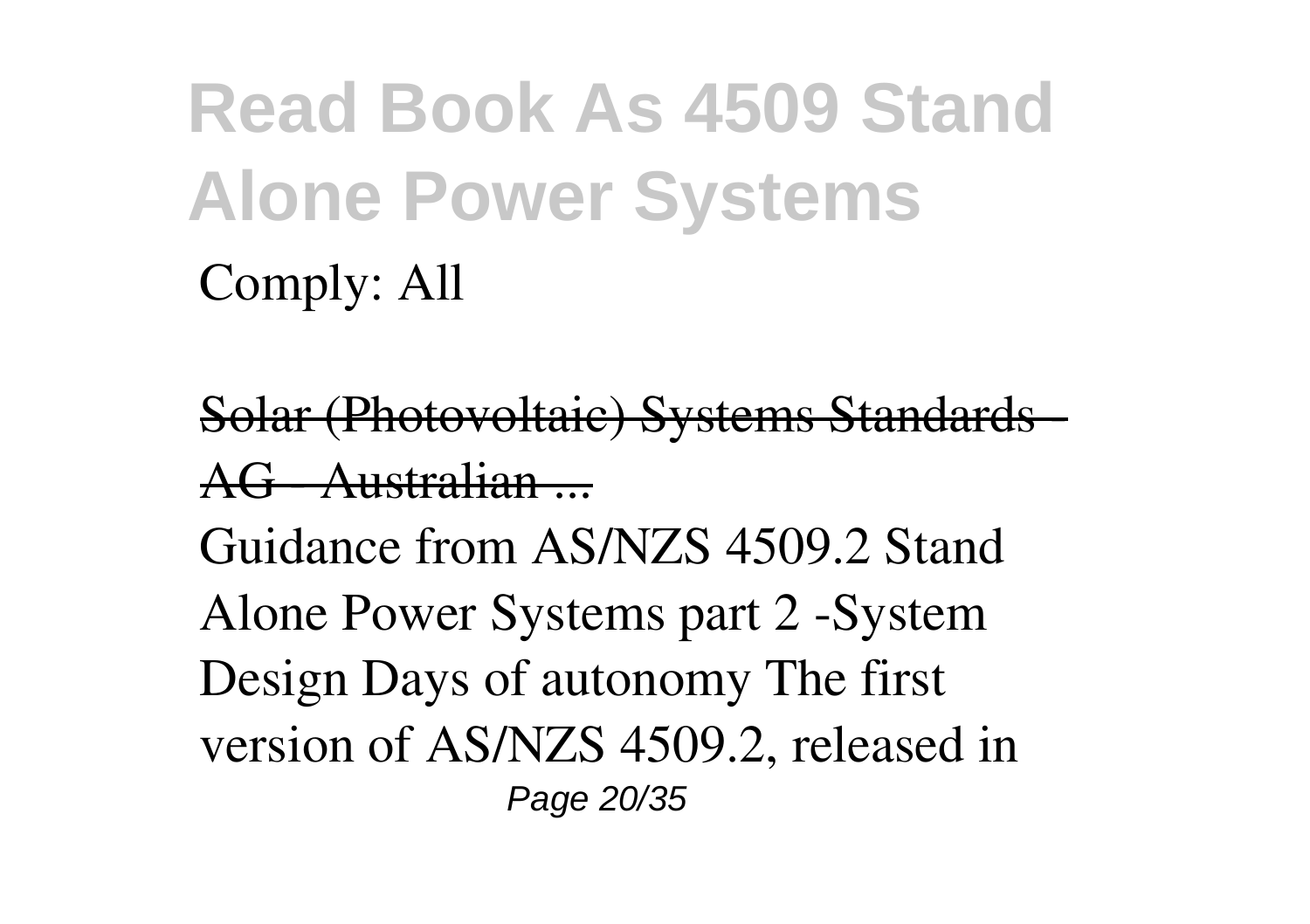2002, Clause 3.4.7.7 has 3 to 5 days autonomy for systems with manual genset control whilst clause 3.4.7.8 has 5 days autonomy for PV systems with no genset. the 2010 version of AS/NZS 4509.2 reduced the typical days of autonomy.

versized PV arrays and Battery Days of Page 21/35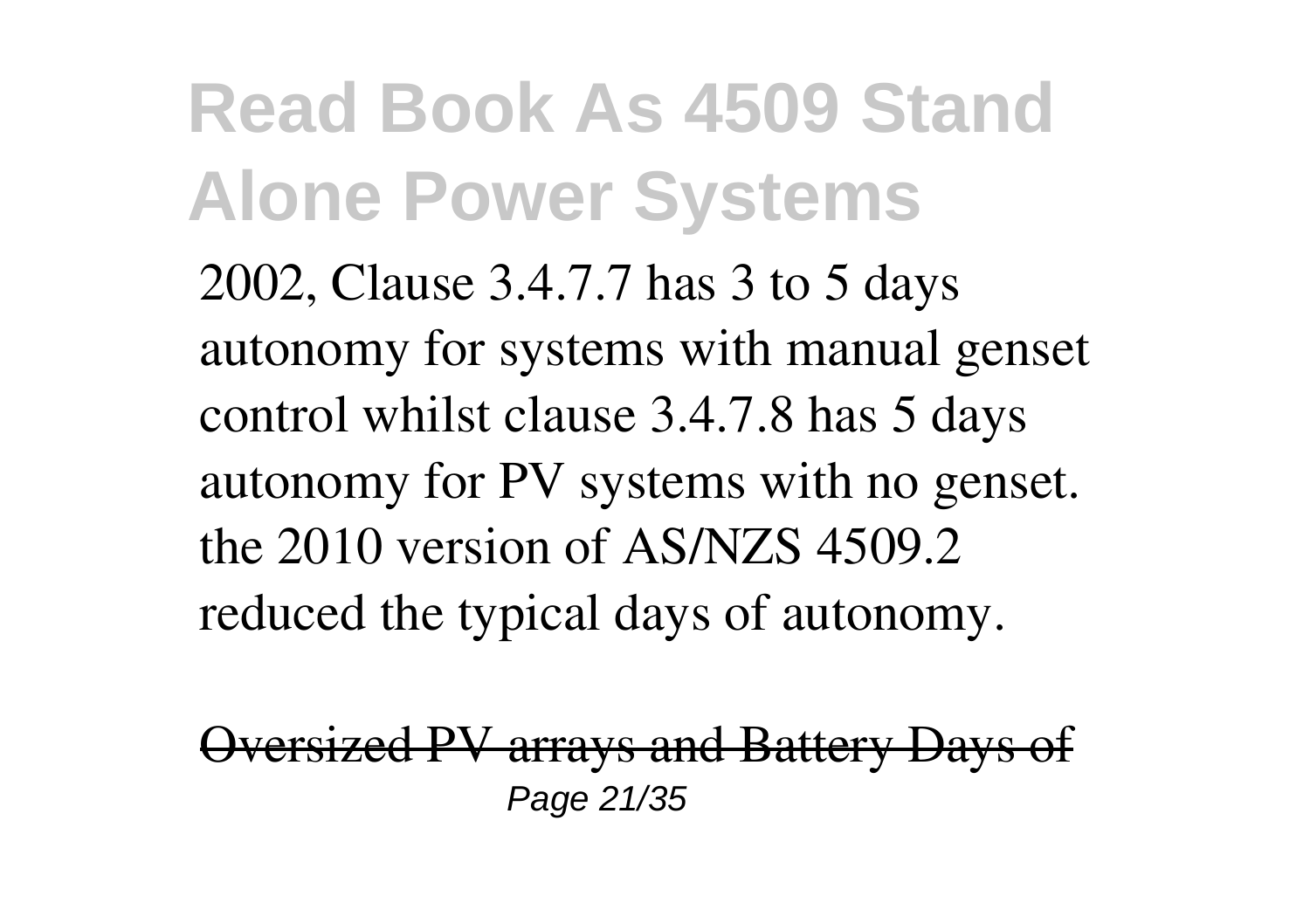#### Autonomy in Stand ...

AS/NZS 4509.2:2010(Reconfirmed 2016) Stand-alone power systems - System design. This document has been reassessed by the committee, and judged to still be up to date. Sets out requirements and guidance for the design of stand-alone power systems with energy storage at Page 22/35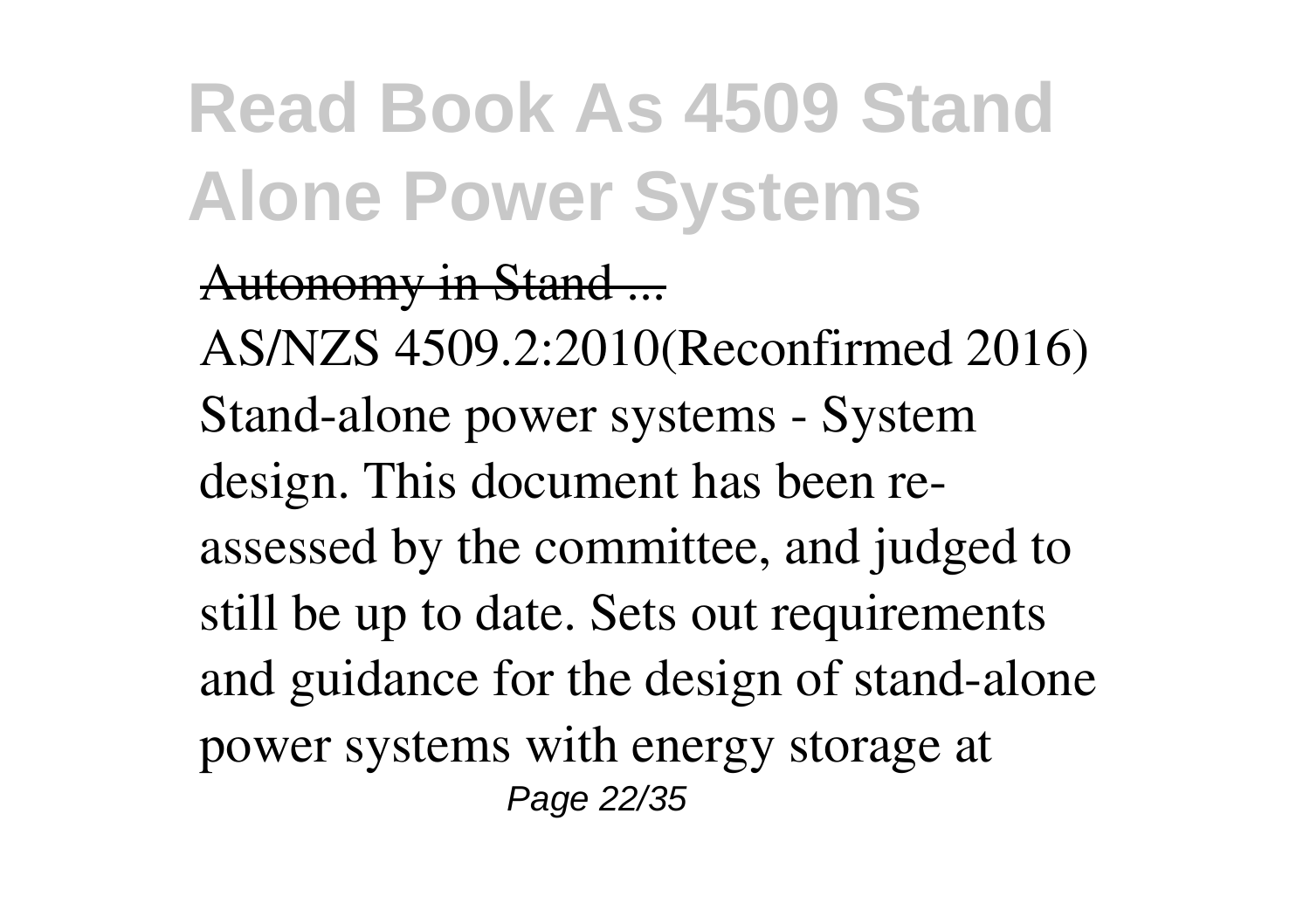extra-low voltage used for the supply of extra-low and low voltage electric power in a domestic situation.

Standards New Zealand :: Stand-alone

power systems ...

AS/NZS 4509.1, Stand-alone power systems, Part 1: Safety and installation AS Page 23/35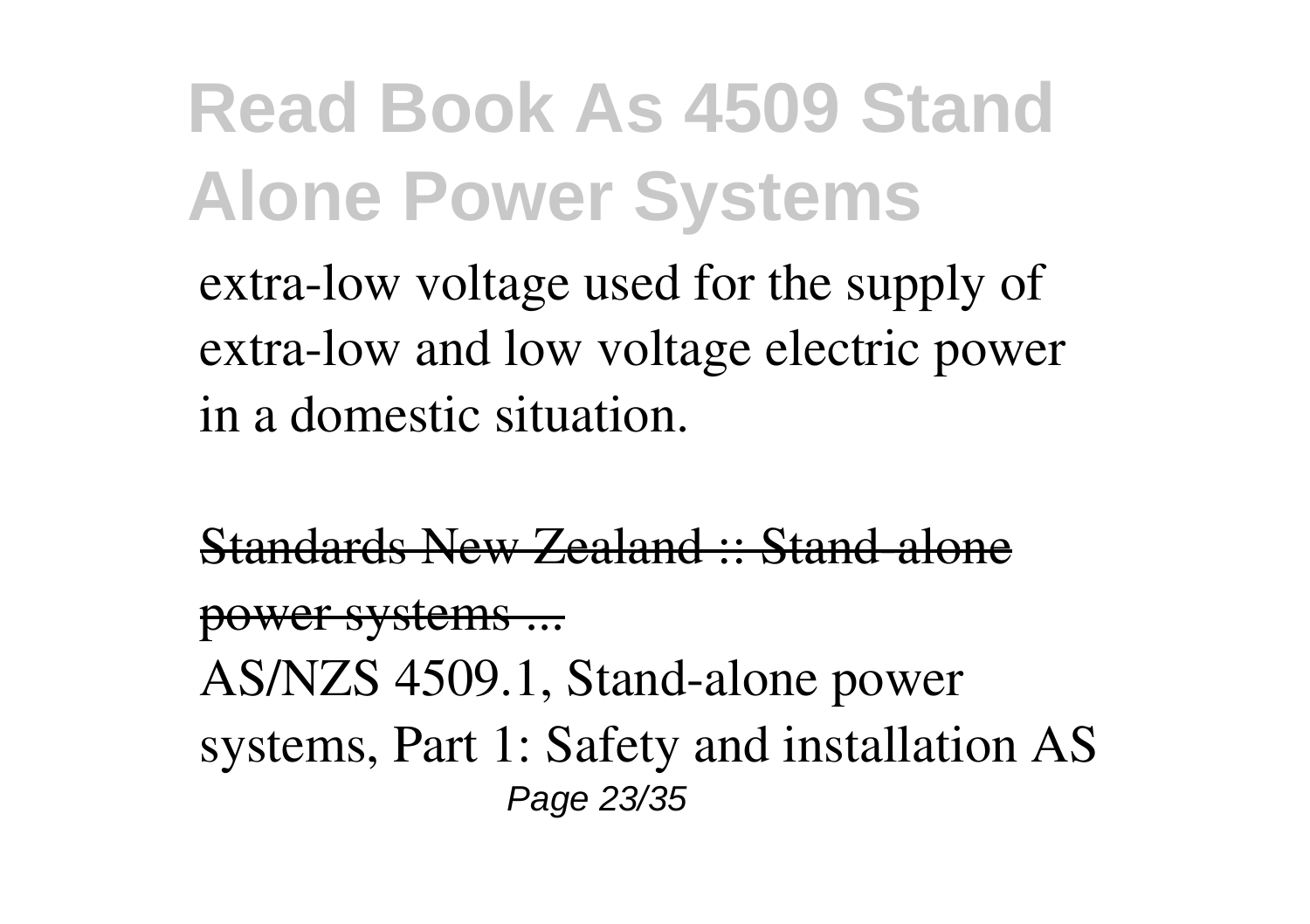4086.2, Secondary batteries for use with stand-alone power systems, Part 2: Installation and maintenance AS/NZS 3000, Wiring Rules

Installation requirements for small-scale systems Australian Standard AS4509.2: 2010 Page 24/35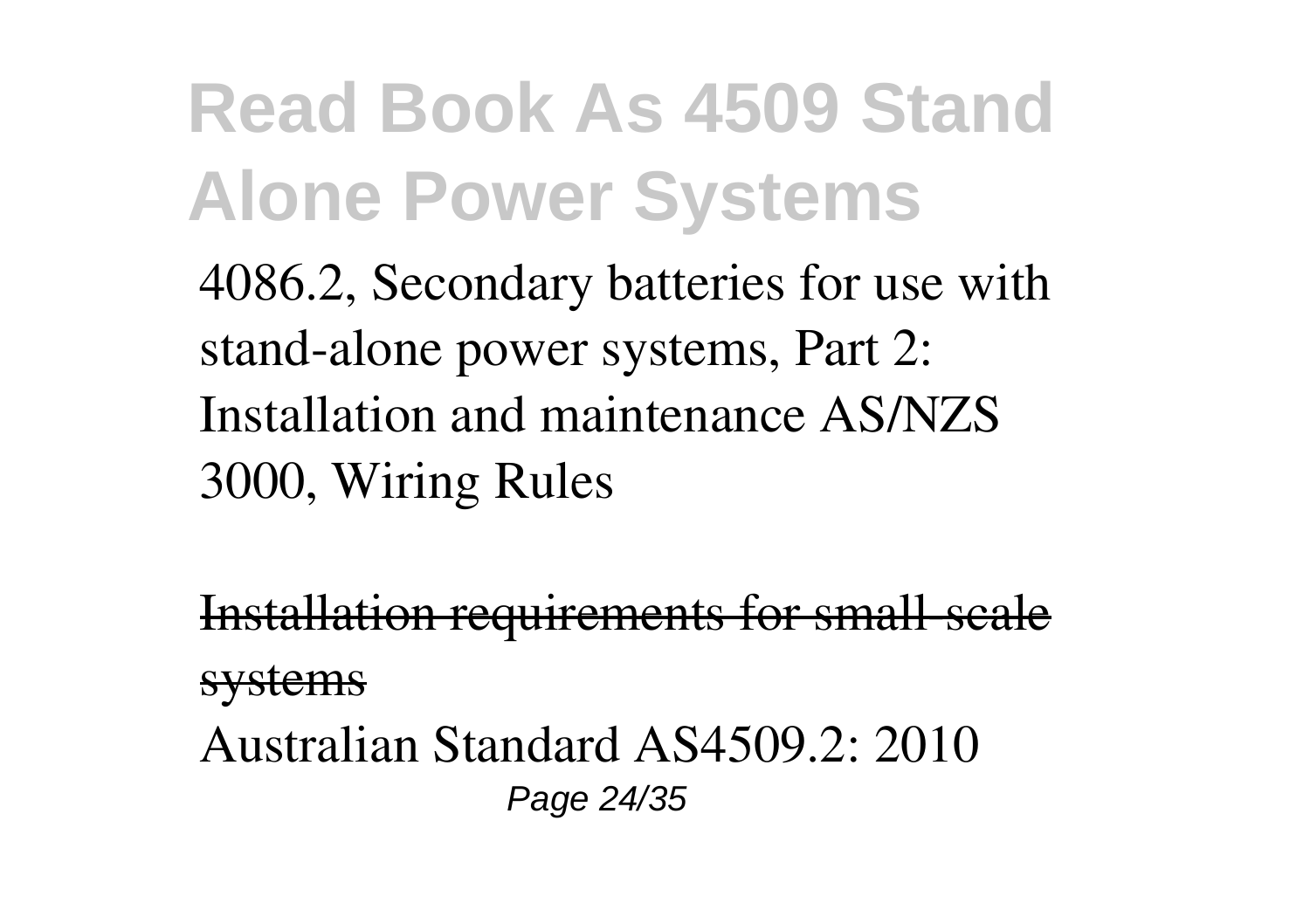Stand-alone power systems I System design guidelines.

AS 4509.1:2009 and AS4509.2: 2002 - Green Energy as/nzs 4509.2:2010 (r2017) Stand-alone power systems - System design (FOREIGN STANDARD) Page 25/35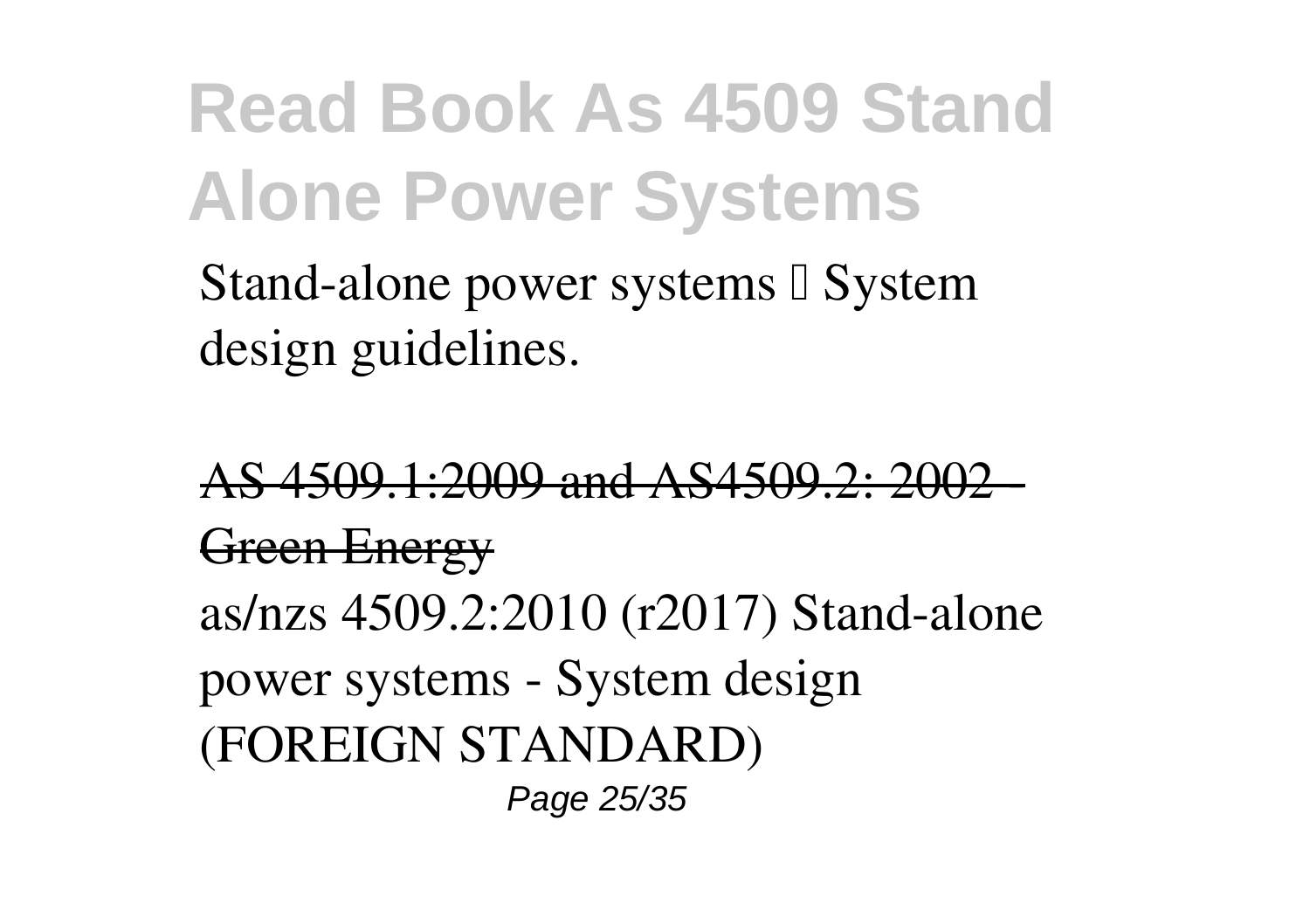RECONFIRMATION NOTICE Technical Committee EL-042 has reviewed the content of this publication and in accordance with Standards Australia procedures for reconfirmation, it has been determined that the publication is still valid and does not require change.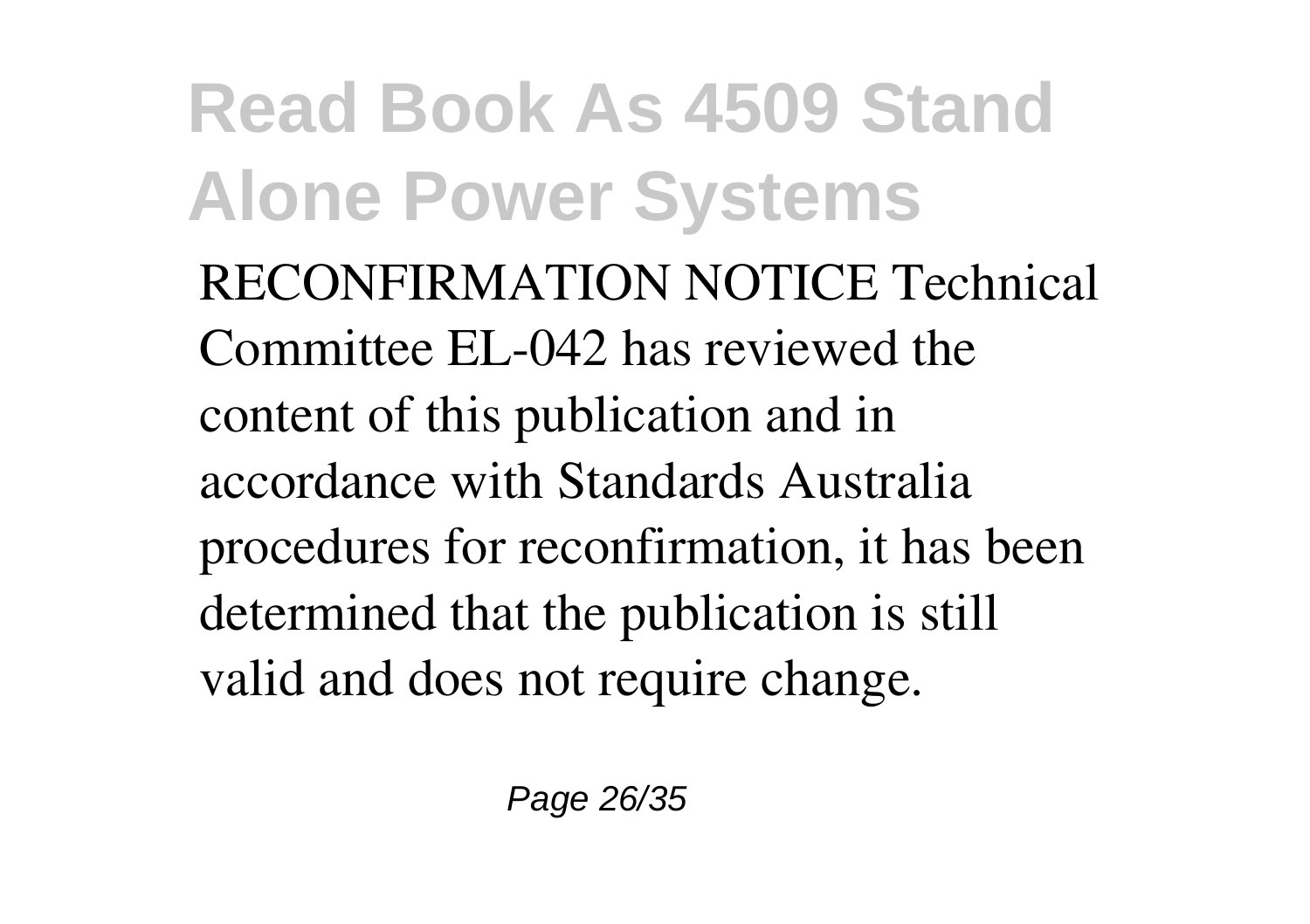ZS 4509.2:2010 (R2017) alone power systems ... AS 4509.2∏2002 Australian Standard∏ Stand-alone power systems Part 2: System design guidelines AS 4509.2 Licensed to Max Enfield on 28 May 2002. Single user licence only. Storage, distribution or use on network prohibited.

Page 27/35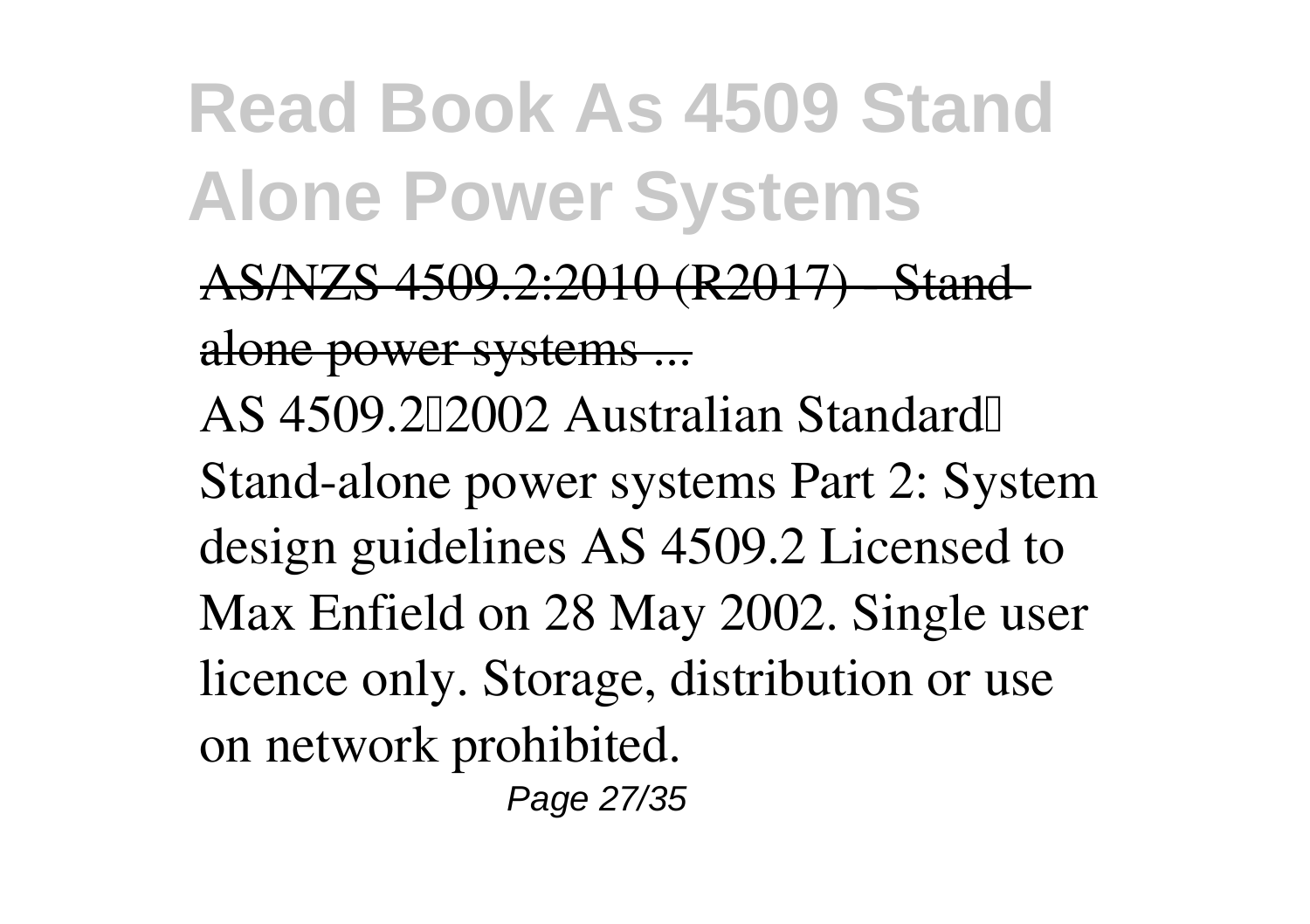Title Licensee Conditions of use This is - Planetary Power

There are now several hundred pages of standards that apply to solar and extra low voltage- electrical installations. The applicable primary standards are: AS 4509 Stand-alone Power Systems. Part 1 Safety Page 28/35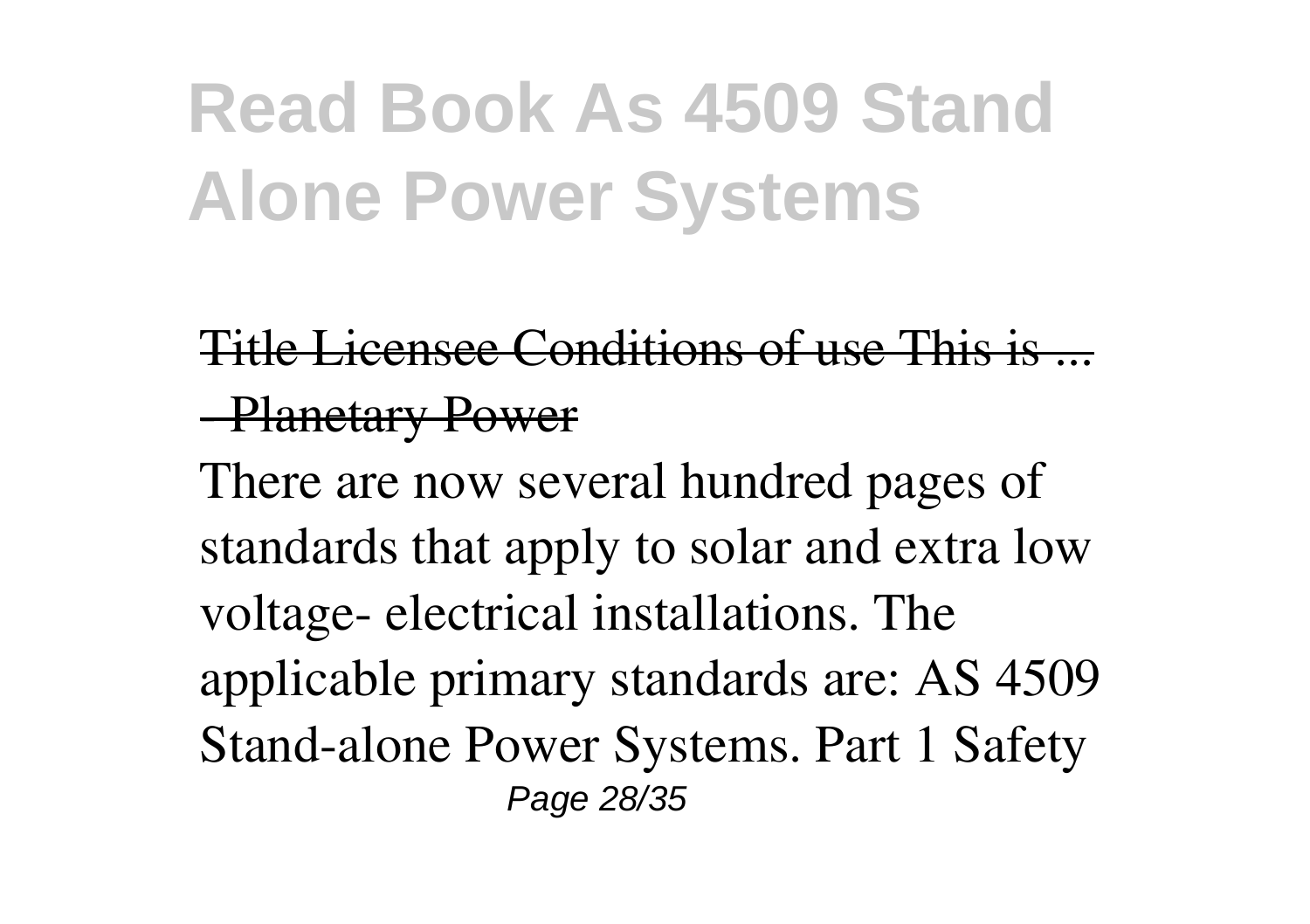requirements. Part 2 Design guidelines. Part 3 Installation and maintenance. AS / NZS 5033: 2005; Installation of photovoltaic (PV) arrays.

Do it yourself Rainbow Power Company - AS/NZS 4509 Stand-alone power systems (note: some aspects of these Page 29/35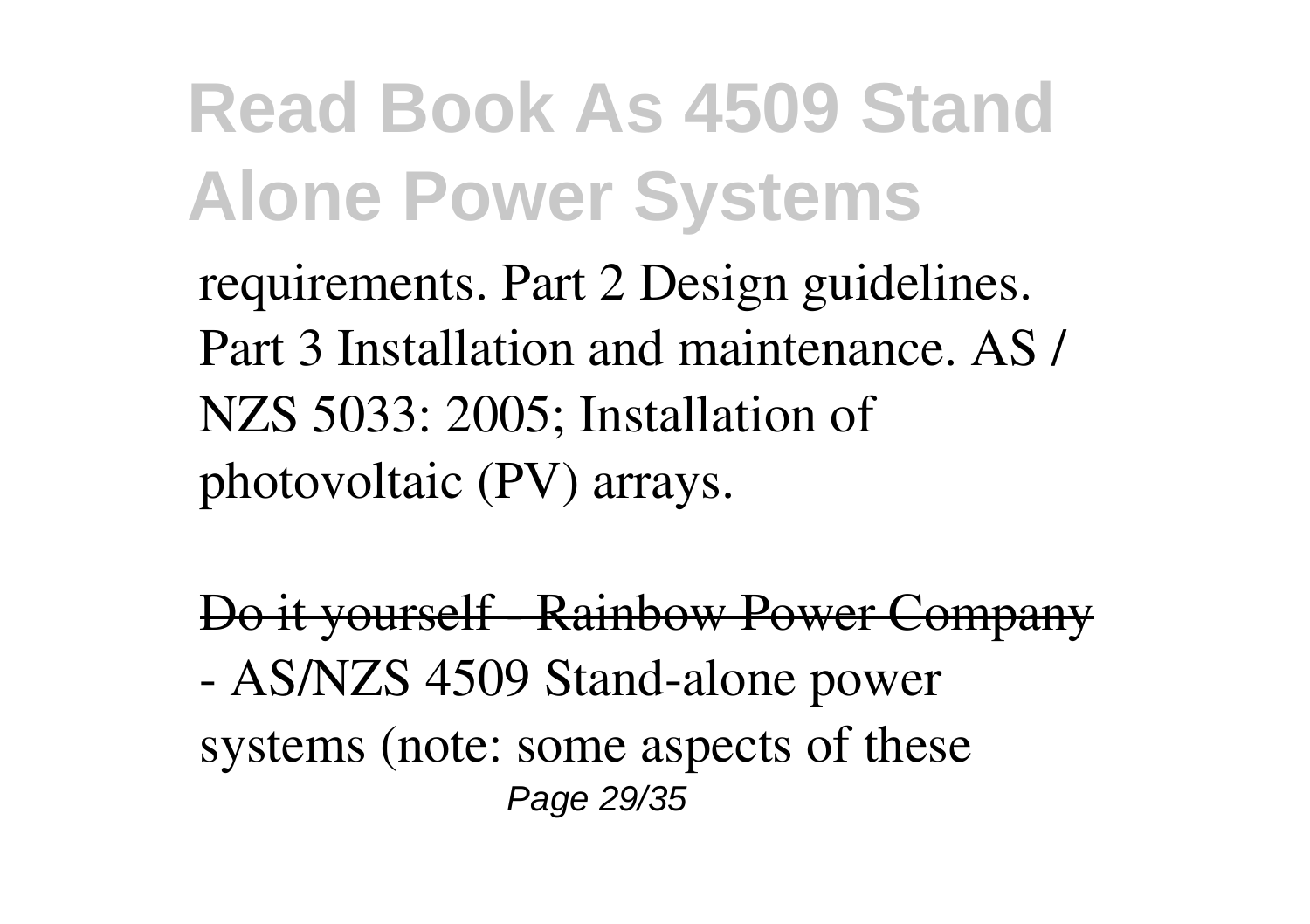standards are relevant to grid connect systems). - AS 3595 Energy management programs. - AS 1768 Lightning Protection.

#### INE*C*TED BV SVST

Pacific Power Association

AS/NZS 4509.1:2009 [ Current ] Standalone power systems, Part 1: Safety and Page 30/35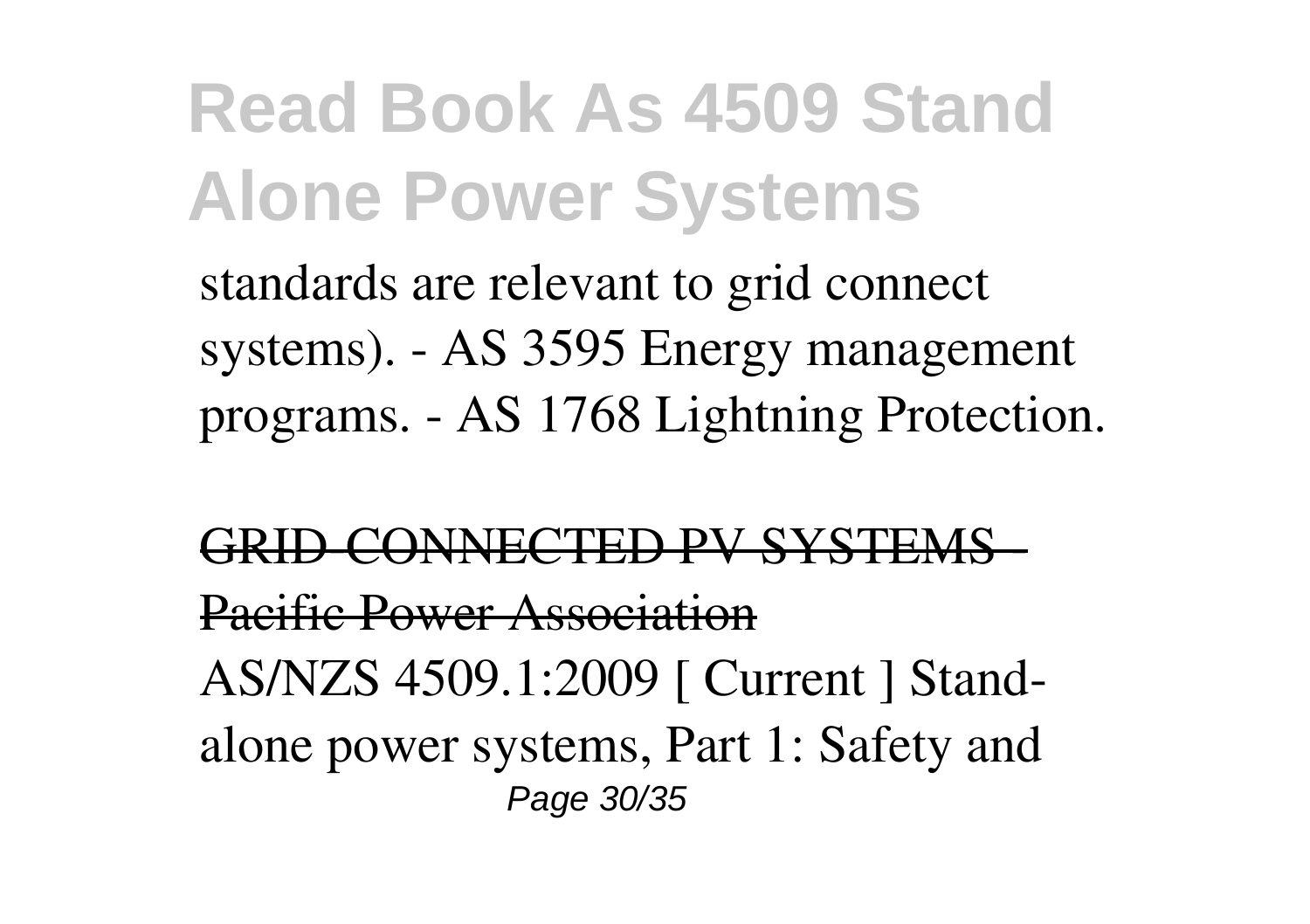installation. standard by Standards Australia / Standards New Zealand, 12/21/2009. View all product details Most Recent

#### AS/NZS 4509.1:2009

Australian Standards that apply include: \*AS/NZS 5033 Installation of Page 31/35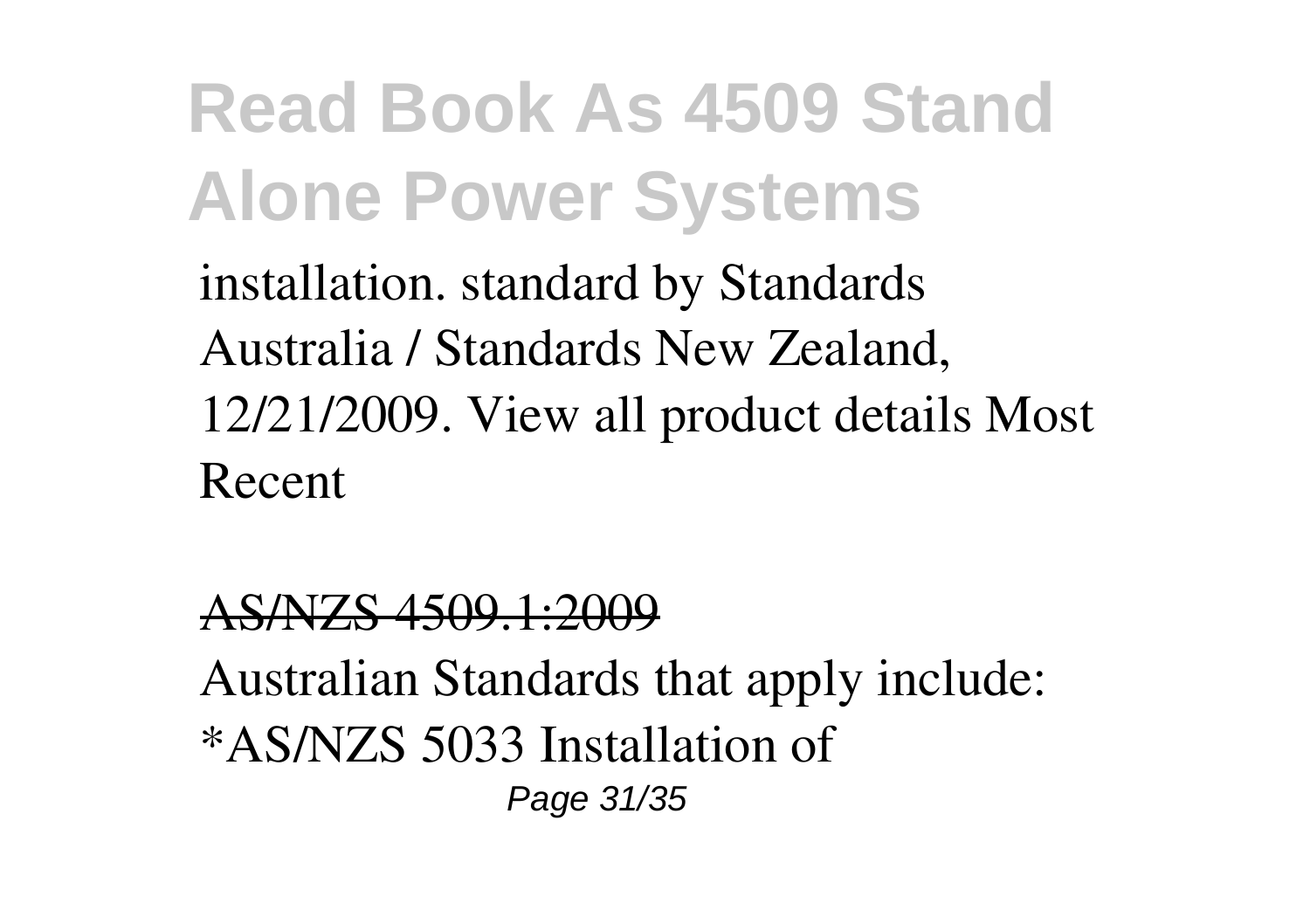photovoltaic (PV) arrays \* AS/NZS 3000 Electrical Wiring Rules \* AS 1768 Lightning Protection \* AS/NZS 1170.2 Wind Loads \* AS4777 Grid Connections of Energy Systems via Inverters \* AS 4509 Stand-alone power systems . part 1 Safety requirements . part 2 Design guidelines . part 3 Installation and Page 32/35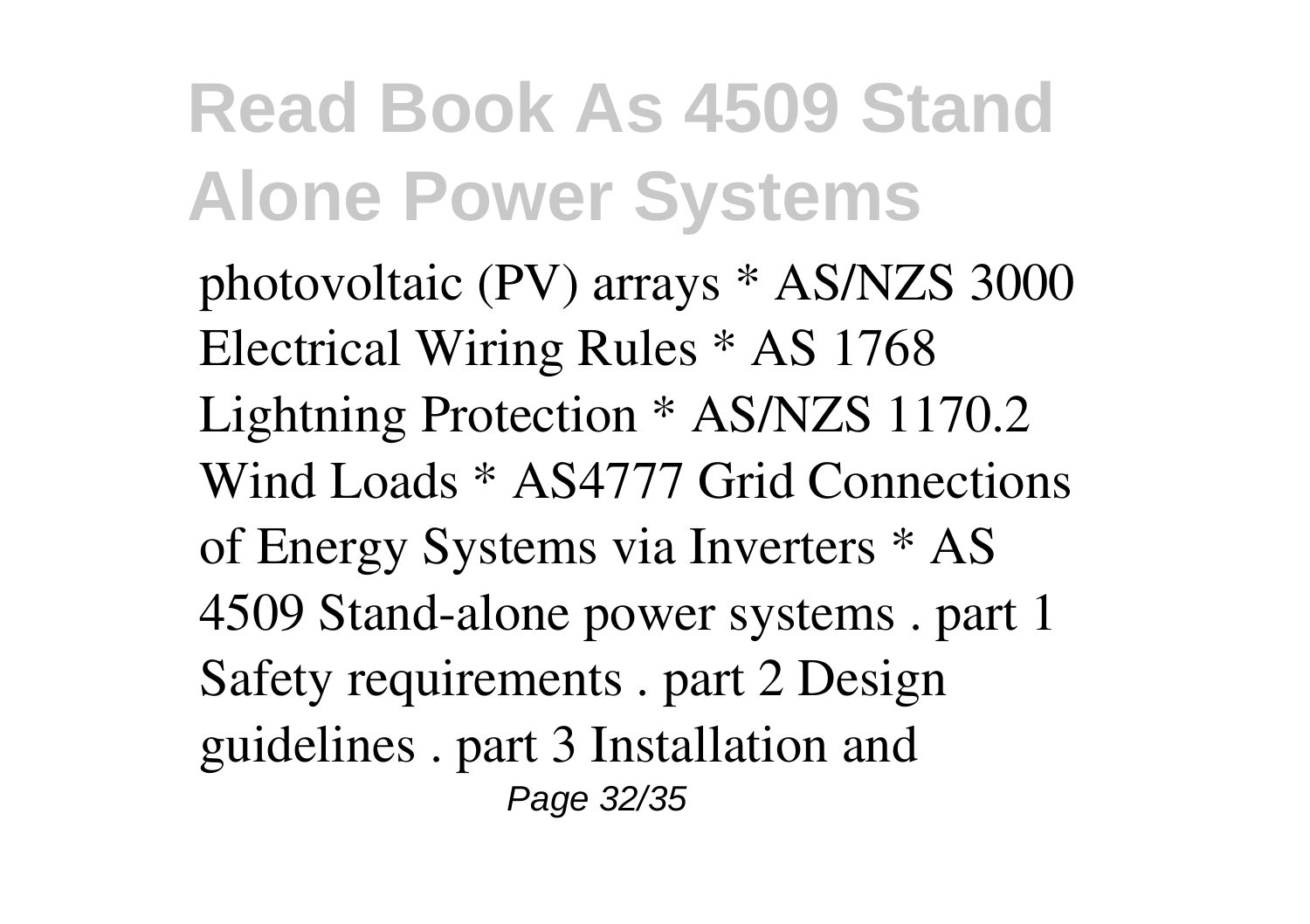maintenance . AS 4086 Secondary batteries for SPS . part 2 Installation and maintenance \* Solar Panels must comply with IEC61730 ...

Search FAQs - Solar Panels, Battery Storage & Solar Power ... Answer. Every installation carried out by Page 33/35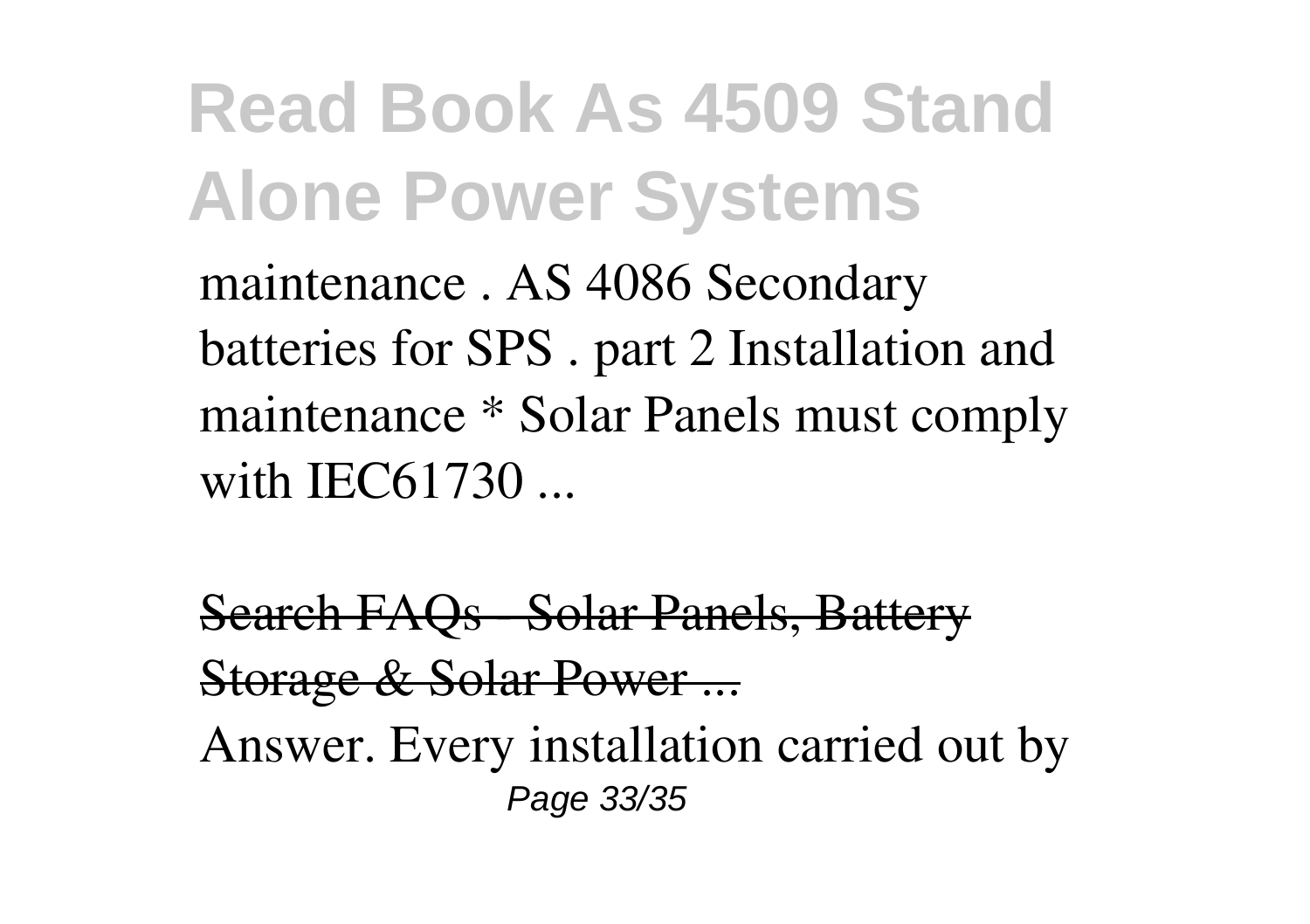an accredited installer is required to meet the following Australian Standards: AS 4509 Stand-alone power systems. AS 4086 Secondary batteries for SPS. AS/NZS 3000 Electrical wiring rules.